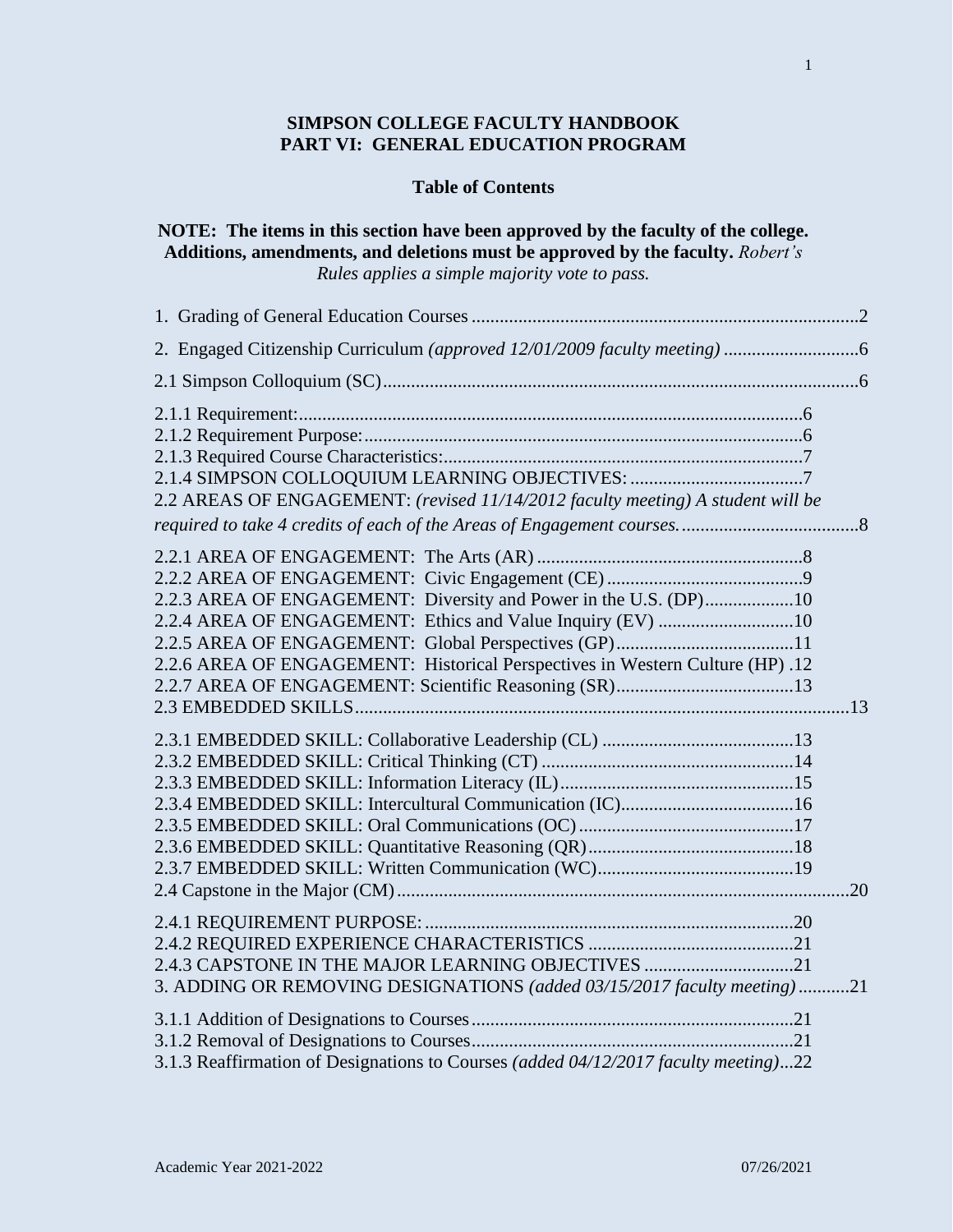### **SIMPSON COLLEGE FACULTY HANDBOOK PART VI: GENERAL EDUCATION PROGRAM**

### **Modified ECC, Approved by Faculty on February, 16, 2021 for incoming class of Fall 2021-2022**

#### **THE ENGAGED CITIZENSHIP CURRICULUM**

As a college strongly rooted in the liberal arts tradition, Simpson offers a general education curriculum that encourages a hands-on approach to a foundational liberal education. This program, the Engaged Citizenship Curriculum (ECC), builds on the strengths of the traditional liberal arts approach to undergraduate education and adapts it to the needs of current students and future employers. The ECC responds to theories of student learning, the needs of employers, and the recommendations of higher education organizations, including the Association of American Colleges and Universities (AACU). ECC courses have been designed to meet specific and practical learning objectives; the required courses create a base of understanding and build in skills to help graduates succeed as engaged citizens. This general education program also provides opportunities for experiential learning through service-learning courses, campus leadership positions, labs, internships, and a variety of applied experiences. Simpson's unique approach links the historic mission of the institution with the very best in learning theory and practice.

The Engaged Citizenship Curriculum promotes an integrative approach to learning that enables students of all ages to develop intellectual and practical skills. The Engaged Citizenship curriculum has four parts:

**1. Simpson College Foundations**: A two semester sequence that integrates students into academic culture and introduces students to the mission and values of Simpson College, specifically those elements related to wellbeing, and civic engagement in an inclusive, just society.

**2. Areas of Engagement Courses**: Courses that prepare students to be engaged citizens by exploring enduring questions from a variety of academic perspectives.

**3. Embedded Skills Courses**: Courses that provide an opportunity for students to work on important life and professional skills.

**4. The Senior Capstone**: A culminating project in the major that allows students to demonstrate their abilities as apprentice practitioners in specific disciplines.

**Simpson College Foundations (SC)** (a two-semester sequence required of incoming new students and some transfer students)

Simpson Colloquium Foundations is an introductory two-semester sequence that seeks to integrate new students into the Simpson College community, introduce students to the mission, vision and values of the institution, and integrate students into academic culture during their first year on campus. The courses familiarize students with the tradition of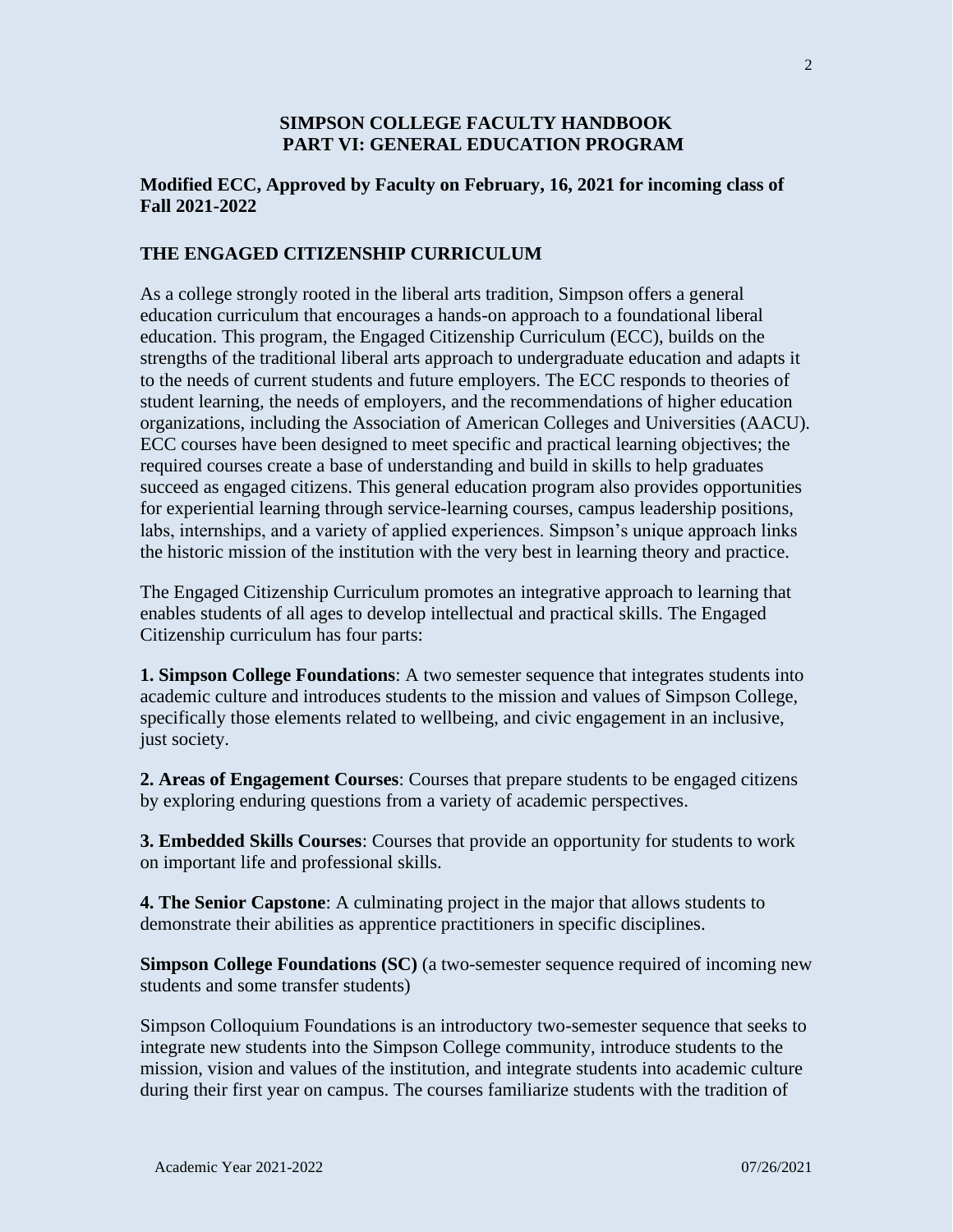liberal arts education and provides students with a solid foundation for future academic work, both by focusing on essential skills (Written Communication, Critical Thinking, and Information Literacy) and by introducing them to campus resources. Simpson College Foundations provides students with opportunities to grow personally and intellectually through the student of responsible, engaged citizenship in an inclusive and just society.

#### **Areas of Engagement**

**The Arts** (AR) (one course) The Arts component focuses on learning through participation in artistic creation. By taking a course that engages students in the act of creation, students will develop an understanding of art as a constructed means for communication, designed to reveal certain meanings and ideas or to elicit specific responses. Students are given the opportunity to develop their imaginations and to develop their ability to express themselves.

**Diversity and Power in the U.S**. (DP) (one course) The Diversity and Power in the U.S. requirement prepares students to be engaged citizens by exploring enduring questions about ourselves, civilization, and the world by developing the knowledge, dispositions, and skills necessary to shape and create diverse and just communities in the U.S. It is designed to engage students in recognizing and analyzing the perspective of a less powerful (often minority) group and understanding the differences of experience this power differential engenders.

**Ethics and Value Inquiry** (EV) (one course) Ethics and Value Inquiry courses encourage students to think critically about the sources and meanings of their commitments to personal integrity, moral responsibility, and social justice. These courses introduce students to questions about moral values and actions and how they relate to our responsibilities to ourselves and others.

**Global Perspectives** (GP) (one course) Global Perspectives courses engage students in an exploration of societies outside of the United States. While some courses may deal with a specific problem (e.g., global warming, genocide, human rights), others focus on larger trends over the course of time (e.g., art, religion, politics, history, economics, literature). By acquainting students with the diversity of thoughts, beliefs and values of a society external to their own, these courses encourage a greater appreciation of and sensitivity to global diversity.

**Historical Perspectives in Western Culture** (HP) (one course) The Historical Perspectives in Western Culture component focuses on how Western culture has evolved over time through a range of intellectual, philosophical, religious, and historical currents. A study of the development of Western culture and its past is critical to understand, appreciate or critique it. These courses provide context for the current structures of Western society and assist students in making informed decisions as citizens.

**Scientific Reasoning** (SR) (one course) Scientific Reasoning courses provide experiences working with the methods of science, including hypothesis formation and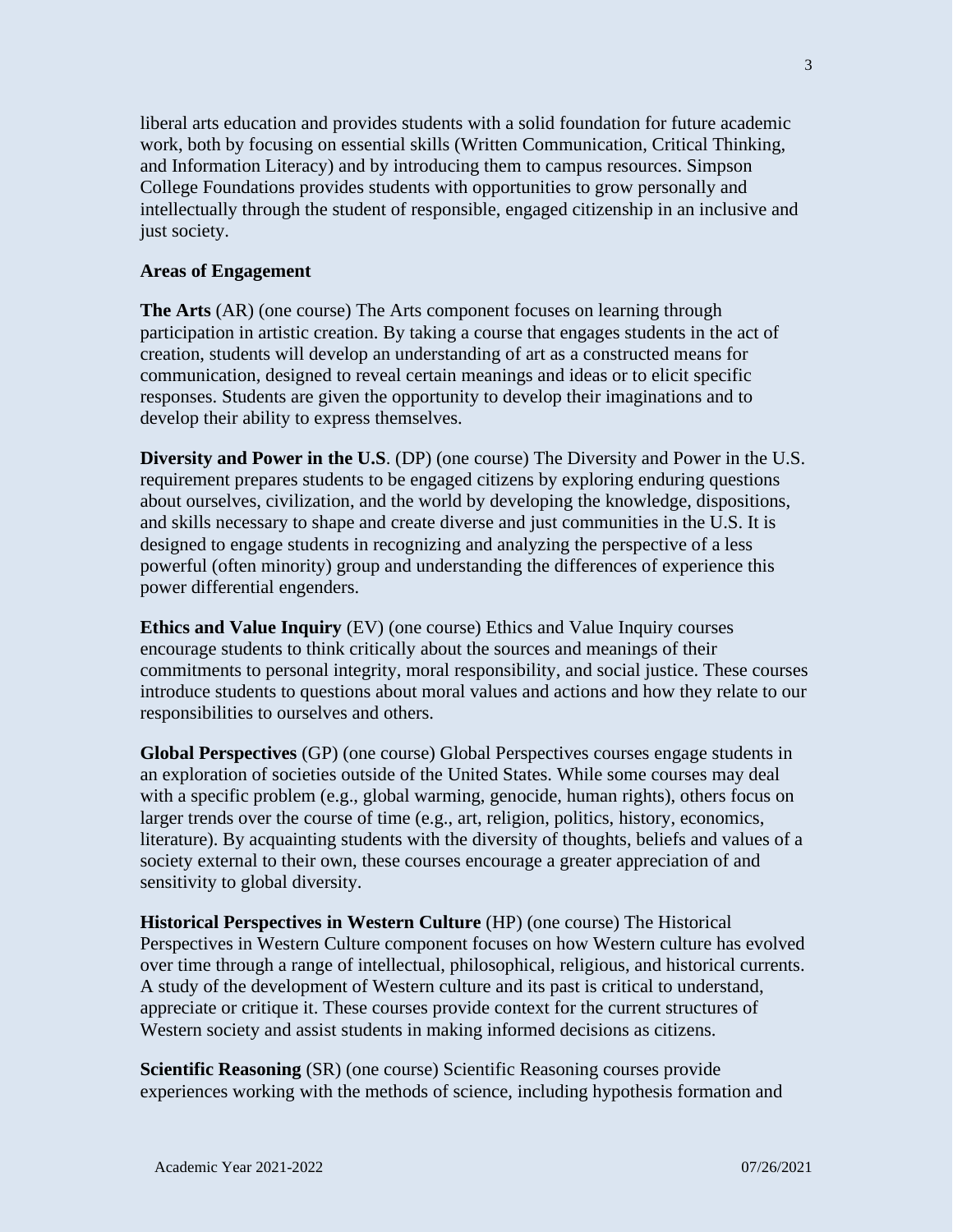testing, systematic observation, and analysis of quantitative data. Scientific reasoning—in the natural, behavioral, and social sciences—includes the ability to solve problems through the analysis of quantitative empirical data. These methods help students understand how technology and science may affect their lives in areas such as the environment, medicine, human behavior, and scientific ethics.

#### **Embedded Skills**

**Collaborative Leadership** (CL) (One course) The Collaborative Leadership component increases students' confidence in working in groups for a shared goal and helps students develop skills and dispositions like team building, delegation, conflict resolution, and effective communication. This skill is essential in a world where problems are complex and interdependent, and where teamwork is often required to unite diverse groups behind a shared goal.

**Critical Thinking** (CT) (one course) Critical Thinking courses develop the lifelong intellectually disciplined process of actively and skillfully conceptualizing, applying, analyzing, synthesizing, and/or evaluating information that is used to guide beliefs and actions. This skill helps with the ability to make sound arguments based on adequate evidence and to rationally examine and assess one's own arguments and those of others.

**Information Literacy** (IL) (one course) Information Literacy courses cultivate the habit of asking appropriate questions related to an information need and discovering explanations and specific answers to those questions based on evidence. Information literacy, as a methodology and a set of skills, allows and inspires individuals to be lifelong learners.

**Intercultural Communication** (IC) (one course) The Intercultural Communication requirement prepares students to understand the world through the eyes and words of others. Courses in this category are designed to put students in direct contact with speakers of languages other than their own, since intercultural communication is a daily reality for much of the earth's population. This skill encourages students to analyze and reflect on the value of using multiple linguistic resources to access other cultural views. Incoming students with three-years of study of the same language with a C- or better in their last semester will have met this requirement.

**Oral Communication** (OC) (one course) Oral Communication courses engage students in both formal and informal uses of communication. These courses equip students to comprehend, critique, and analyze information in order to be able to effectively and efficiently communicate their ideas to others. These skills enable individuals to become confident and competent speakers

**Quantitative Reasoning** (QR) (two courses) The Quantitative Reasoning component focuses on how to interpret, evaluate, and use various types of quantitative information in order to support a position or argument. It includes the ability to express quantitative information visually, symbolically, numerically and verbally. These courses 45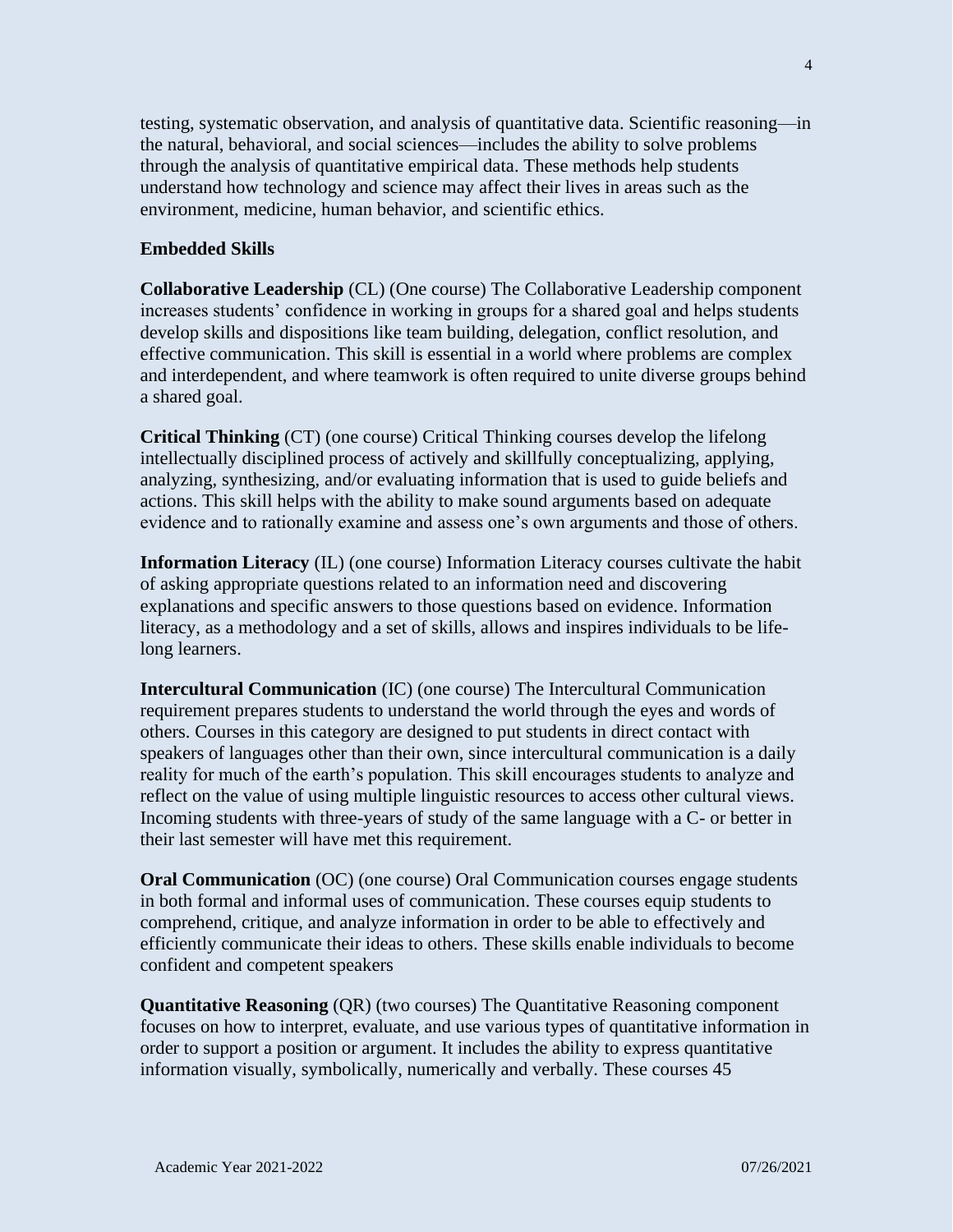incorporate practice in reading and using quantitative data, in understanding quantitative evidence and in applying quantitative skills to the solution of real-life problems.

**Written Communication** (WC) (two courses: one in the major; at least two above the 100-level) Written Communication courses promote strong writing skills that students need in order to comprehend, analyze, and synthesize a variety of texts in a variety of disciplines. These courses teach students to write in multiple contexts, whether they are exploring and developing their own ideas, responding fairly and responsibly to the ideas and perspectives of others, or crafting polished, compelling and persuasive texts.

**Capstone in the Major** (CM) To prepare students to be engaged citizens who are able to apply their learning in specific disciplines to the larger community through work and/or service, each major requires a capstone experience that allows students to demonstrate their abilities as apprentice practitioners in their chosen fields of study. Students will share their work with an audience appropriate to the project as determined by the faculty of that department. Senior research projects, senior seminars and senior exhibitions or performances are examples of possible capstone experiences.

**Simpson College Foundations** All entering, degree-seeking, first-year students will take Foundations 1 in their first semester and Foundations 2 in their second semester. Entering, degree-seeking transfer students with fewer than 36 credit hours are required to take Foundations 2. Instructors organize seminars to meet the needs of different cohorts (i.e., separate sections for first-year students, continuing and online undergraduates, and fulltime transfers).

**SC 110: Foundations 1** A four-credit course required of first-year students and select transfer students. An introduction to writing and critical thinking using common texts to explore issues of wellbeing and civic engagement at the personal, local, and global levels. Offered every fall.

**SC 111: Foundations 2** A four-credit course required of first-year students and select transfer students. This course explores issues of diversity, equity, inclusion, and justice on local and global levels. Through this study students will explore issues including bias, privilege, power, and responsibility that are foundational in creating an inclusive and just society. Students will continue refining critical thinking and writing skills. Course introduces library research skills. Offered Term 1, Term 2, and Spring.

**SC301**: **Simpson Colloquium Leader** After receiving training, SC Leaders provide various support activities related to the Summer Orientation and Fall Orientation. In addition, in consultation with the faculty members to whom they are assigned, they provide support for specific sections of Simpson Colloquium. There are no prerequisites. Together with their assigned faculty member, SC Leaders determine the number of credits associated with this course. This is dependent upon their specific responsibilities. A learning contract must be filed and approved by the administrator of the SC Leader program. The number of credits may range from 1 to 4. COLLABLDR**.**

**SC302: Simpson Colloquium Writing Fellow** Writing Fellows provide, in consultation with the faculty members to whom they are assigned, various support activities related to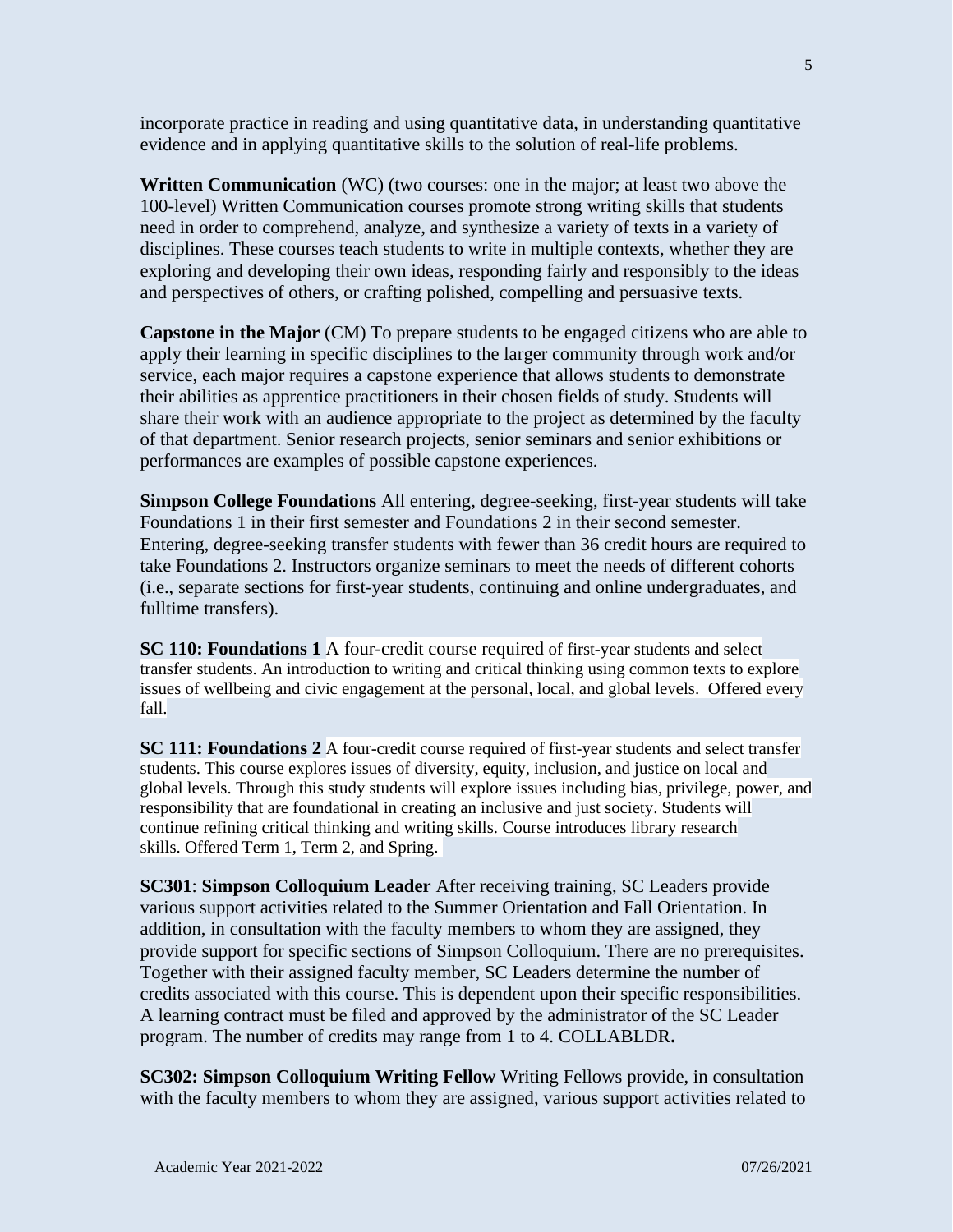the Written Communication embedded skill of the Simpson Colloquium, including meeting with students, responding to drafts, conducting workshops, etc. This course is reserved for students selected by the Writing across the Curriculum Director to serve as Writing Fellows for faculty teaching Simpson Colloquium. There are no prerequisites. Together with their assigned faculty member, Writing Fellows determine the number of credits associated with this course. This is dependent upon their specific responsibilities. A learning contract must be filed and approved by the administrator of the Writing Fellows program. The number of credits may range from 1 to 4.

**SC 303: Simpson Colloquium Leader (Returner)** After receiving training, SC Leaders provide various support activities related to the Summer Orientation and Fall Orientation. In addition, in consultation with the faculty members to whom they are assigned, they provide support for specific sections of Simpson Colloquium. This course is reserved for students who have already served as a SC Leader in a prior semester selected by the First Year Experience Program to serve as SC Leaders for faculty teaching Simpson Colloquium. Together with their assigned faculty member, SC Leaders determine the number of credits associated with this course. This is dependent upon their specific responsibilities. A learning contract must be filed and approved by the administrator of the Destination Leader program. Prerequisite: SC 301. One to four credits. Offered every semester.

#### **The remainder of this section remains in effect for students entering Simpson College through summer of 2021.**

## **1. GRADING OF GENERAL EDUCATION COURSES** *(revised 11/14/2012 faculty meeting):*

1.1 Departments may designate Areas of Engagement and Embedded Skills courses to be graded as H/P/NP. Students must earn at least a D– or P for all Areas of Engagement and Embedded Skills Courses.

1.2 Departments may attach no more than one Area of Engagement designation and two Embedded Skills designations to any single course.

## **2. ENGAGED CITIZENSHIP CURRICULUM** *(approved 12/01/2009 faculty meeting):*

## **2.1 Simpson Colloquium (SC)**

**2.1.1 REQUIREMENT:** All entering, degree-seeking students will take a Simpson Colloquium in their first semester. Instructors organize seminars to meet the particular needs of different cohorts (i.e., separate sections for first-year students, Division of Continuing and Graduate Programs undergraduates, and fulltime transfers).

**2.1.2 REQUIREMENT PURPOSE:** Simpson Colloquium is an introductory college course that seeks to integrate new students into academic culture focused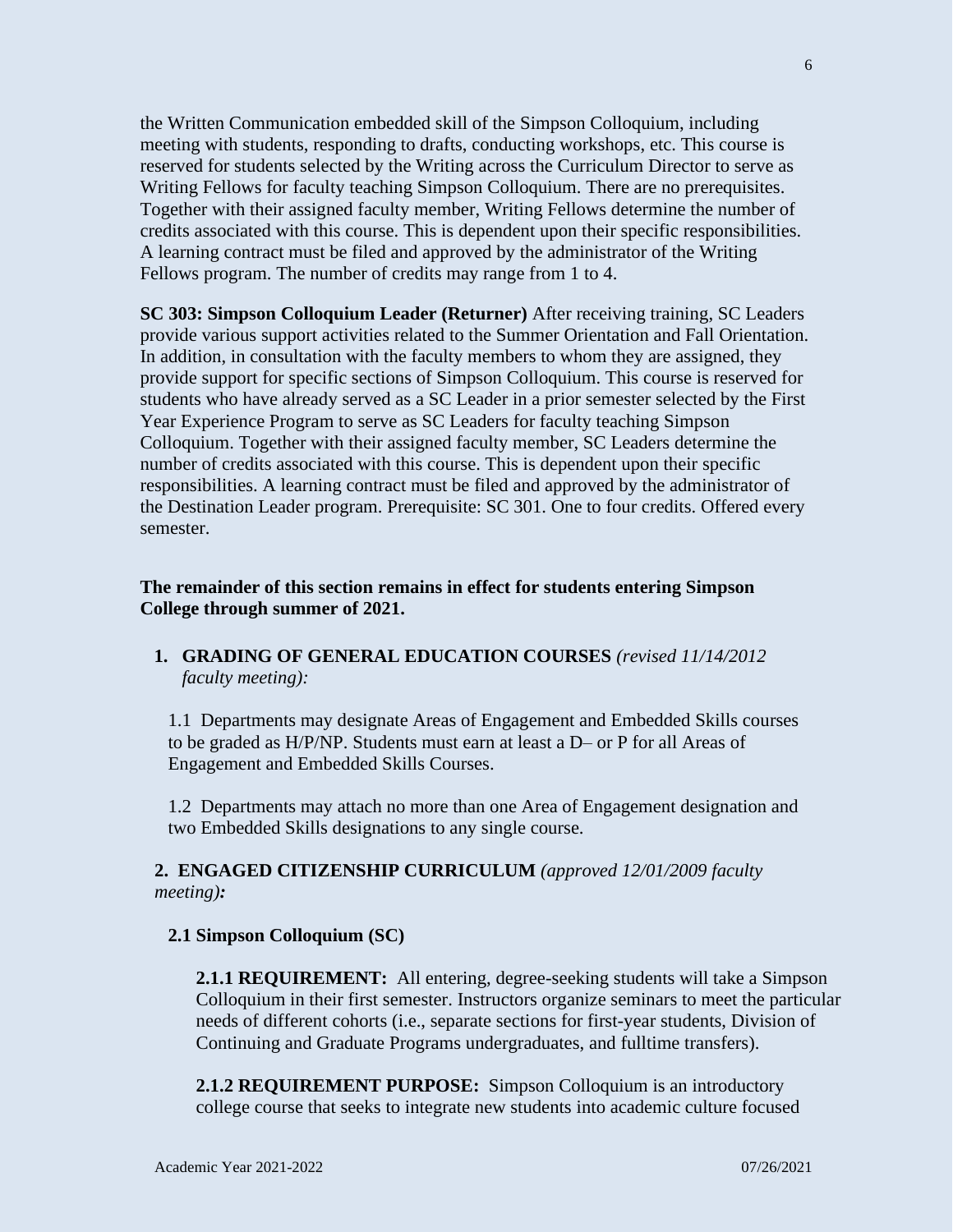on engaged citizenship during their first semester on campus. The course serves several purposes. First, it familiarizes students with the tradition of liberal arts education through the focused study of important issues– "big questions." Second, the course provides students with a solid foundation for future academic work, both by focusing on essential skills (Written Communications and Critical Thinking) and by introducing them to campus resources. Finally, Simpson Colloquium provides students with opportunities to grow personally and intellectually, thereby enhancing their satisfaction with college life.

#### **2.1.3 REQUIRED COURSE CHARACTERISTICS:** A Simpson Colloquium  $will'$

- a. normally have no more than 18 students enrolled per section
- b. be an autonomous element of the curriculum. It will not carry a departmental designation, and it cannot be used to meet major or minor requirements.
- c. address substantial topics, questions, or issues in a manner that encourages engaged citizenship
- d. be open to all incoming students without prerequisite
- e. meet the course requirements for the Critical Thinking (CT) embedded skills
- f. meet the course requirements for the Written Communication (WC) embedded skills. This stage stresses the varied expectations of writing across the curriculum rather than the peculiarities of the instructor's discipline
- g. incorporate opportunities for students to familiarize themselves with Dunn Library and Hawley Academic Resource Center
- h. include various components that address the enhancement of student engagement, sense of purpose and vocation at Simpson College. The specifics of this component will be determined by individual faculty members. Possible examples include 1) Forum events; 2) guest speakers; 3) working with the career services office; 4) working with the counseling services office; 5) service learning; 6) service projects; 7) social events
- i. include a standard, campus-wide diagnostic instrument to assess the writing proficiency of every student. Like other WC courses, this course may include collaborative writing; however because of this diagnostic function every student must independently complete at least 3,000 words of graded writing (approximately 12 standard double-spaced pages)
- j. include a student peer leader trained in various aspects of student development (optional if course is being offered through the Division of Continuing and Graduate Programs)
- k. be taught by instructors who will serve as the students' academic advisors (unless the course is being offered through the Division of Continuing and Graduate Programs)

# **2.1.4 SIMPSON COLLOQUIUM LEARNING OBJECTIVES:** Through the

completion of a Simpson Colloquium, students should be able to:

- a. articulate the purpose and advantages of a liberal arts education
- b. explain how the components of the Engaged Citizenship Curriculum work together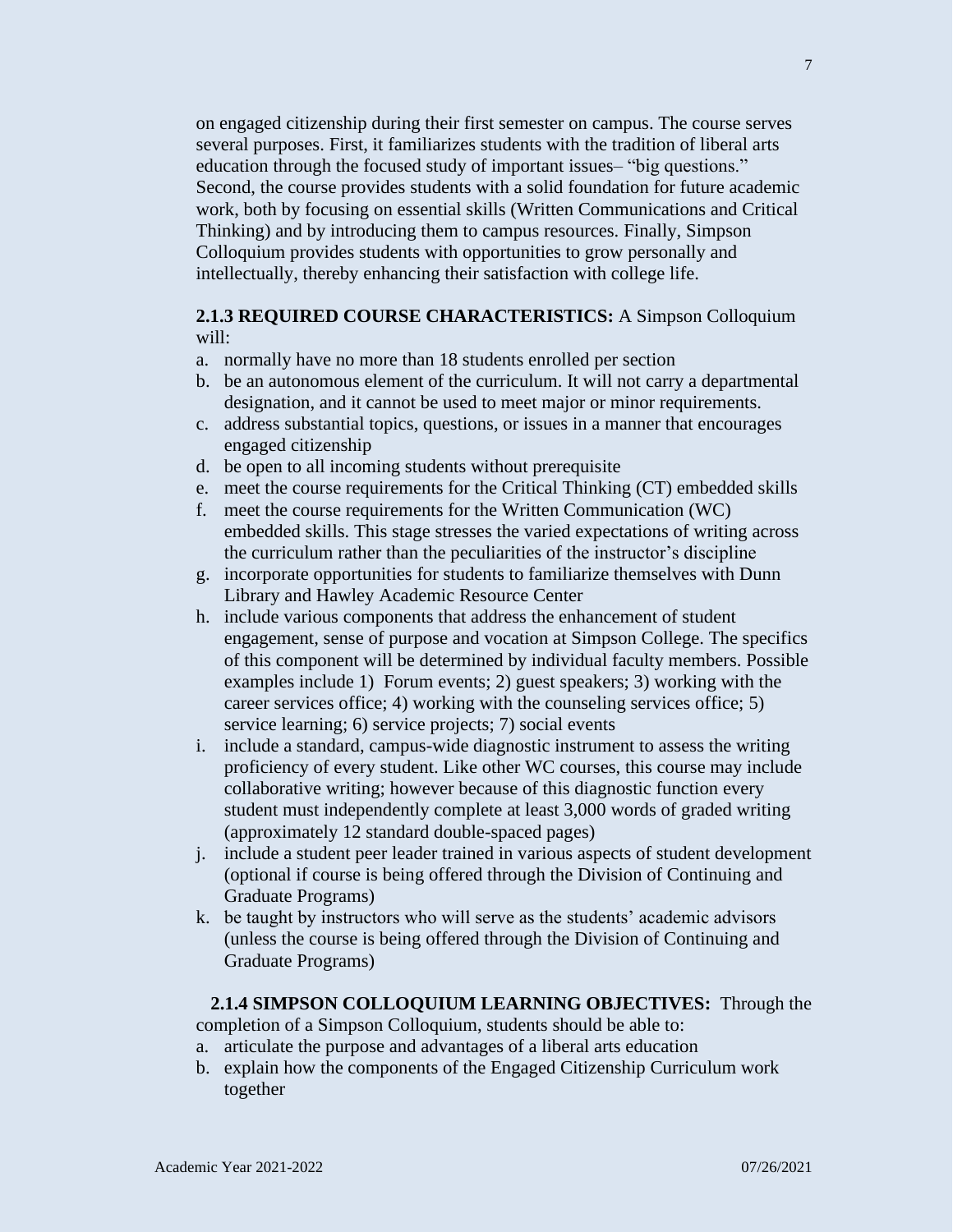- c. demonstrate familiarity with various campus resources that provide academic support, including (but not limited to) Dunn Library and Hawley Academic Resource Center
- d. fulfill the stated learning objectives of the WC embedded skill
- e. fulfill the stated learning objectives of the CT embedded skill

**2.2 AREAS OF ENGAGEMENT:** *(revised 11/14/2012 faculty meeting) A student will be required to take 4 credits of each of the Areas of Engagement courses.*

## **2.2.1 AREA OF ENGAGEMENT: THE ARTS (AR)**

**2.2.1.1 REQUIREMENT PURPOSE**: The arts are a vital component of human existence. They provide an opportunity to experience and express the world in ways distinct from other disciplines. The Arts component of the General Education curriculum focuses on learning through participation in artistic creation. By taking a course that engages students in the act of creation, students will develop an understanding of art as a constructed means for communication, designed to reveal certain meanings and ideas or to elicit specific responses. Students are given the opportunity to develop their imaginations and to develop their ability to express themselves.

The general education program prepares students to become engaged citizens by exploring enduring questions about ourselves, civilization, and the world and by developing the skills necessary to shape and create a diverse and just community. As an organizing principle, citizenship encourages an emphasis on issues of personal integrity, moral responsibility and social justice. The arts have long been instrumental in the exploration and pursuit of engaged citizenship.

## **2.2.1.2 REQUIRED COURSE CHARACTERISTICS:** *(revised*

*3/19/2014 faculty meeting)* A course in this area will:

- a. require active participation in a medium of artistic expression
- b. emphasize both the process and the product of artistic expression
- c. provide students with the opportunity to explore deliberate conceptual ideas and intuitive discovery and their roles in artistic expression
- d. provide students with opportunity to explore artistic expression through guided experience with the medium
- e. require students to exhibit or present their work
- f. require that students engage significantly in one or both of the following two modes of arts participation:
	- i. *Inventive Arts Participation* (engaging the mind, body and spirit in an act of artistic creation that is unique and idiosyncratic)
	- ii. *Interpretive Arts Participation* (a creative act of self-expression that brings alive and adds value to pre-existing works of art, either individually or collaboratively)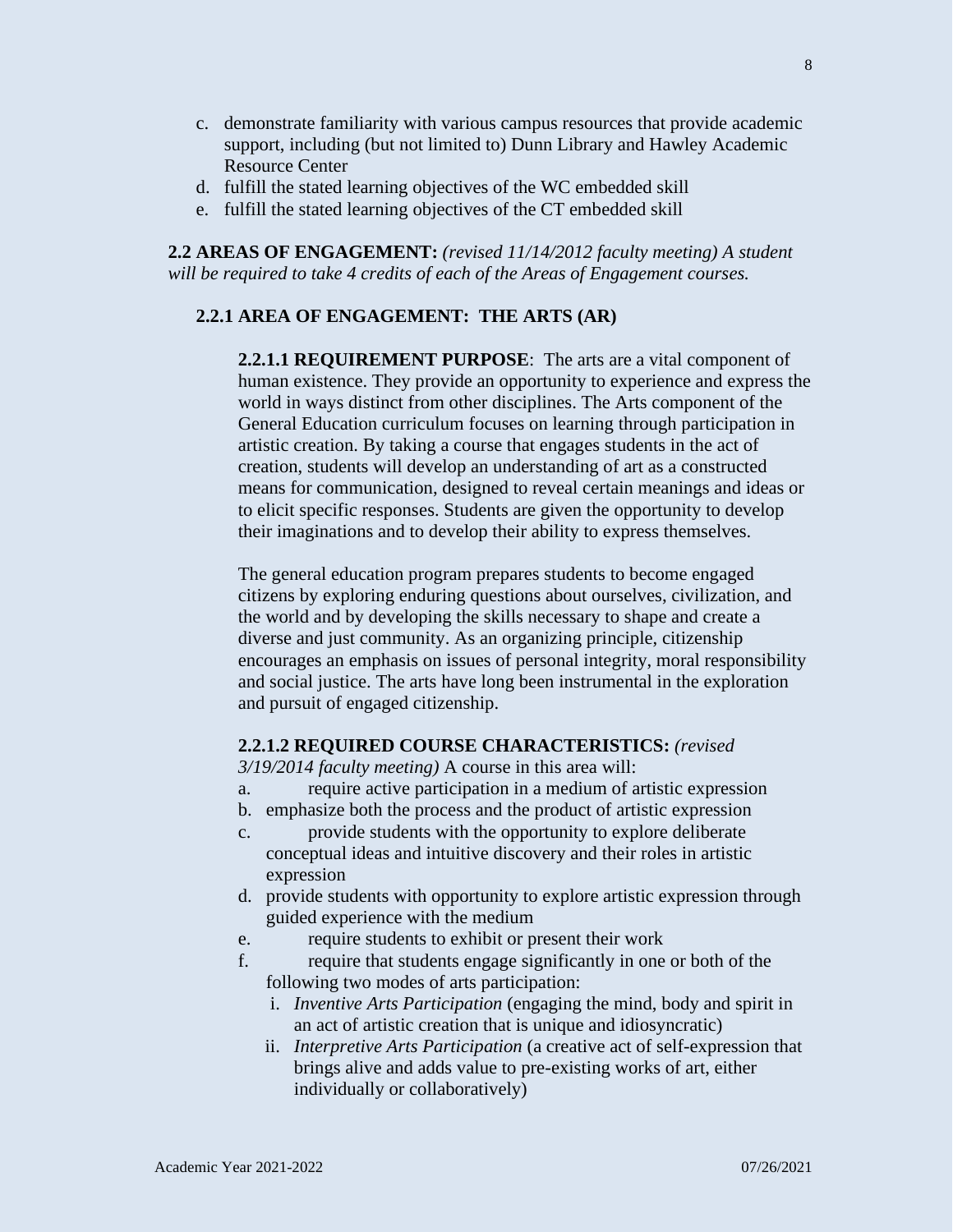g. demonstrate perceptual and aesthetic sensitivity

#### **2.2.1.3 AREA OF ENGAGEMENT LEARNING OBJECTIVES:**

*(revised 3/19/14 faculty meeting)* Through the completion of an AR course, students should be able to:

- a. express perspectives, concepts and/or ideas through an artistic medium
- b. reflect and think critically about one's own and others' artistic work(s) employing vocabulary and evaluative skills appropriate to the genre
- c. articulate the value of the creative process

#### **2.2.2 AREA OF ENGAGEMENT: CIVIC ENGAGEMENT (CE)**

**2.2.2.1 REQUIREMENT PURPOSE:** Civic engagement encompasses citizenship and the rights one gains as a community member. These include at a minimum civil liberties, civil rights and the opportunity and right to participate in the construction of that community through voting, civic conversation, and other forms of participation. Civic engagement involves the values, duties, skills, and responsibilities that are part of positively shaping our communities. It is important to recognize that we are all both shaped by and shapers of the communities of which we are part.

Why is civic engagement a concern? There is considerable evidence of disengagement, from politics, community action and public life, particularly among young people. Since civic engagement and participation are grounded in patterns of belief and behavior formed early in life, it is important that students understand the significance of civic engagement. Students should both learn to act on their values and accept responsibility for them as they affect self, others and society.

**2.2.2.2 REQUIRED COURSE CHARACTERISTICS:** A course in this area will meet three of the following four requirements: *(revised 01/15/2014 faculty meeting)*

- a. explore and critically evaluate the nature and definition of civic engagement and citizenship
- b. foster knowledge of important issues in civic and political life
- c. explore and critically evaluate pathways to social change
- d. examine historic or contemporary groups or individuals who model civic engagement and active citizenship
- e. evaluate historical and current political and social issues in local, national and global contexts

#### **2.2.2.3 AREA OF ENGAGEMENT LEARNING OBJECTIVES:**

Through completion of a CE course, students should be able to

a. describe information, values, processes and theories that are essential to building just and democratic societies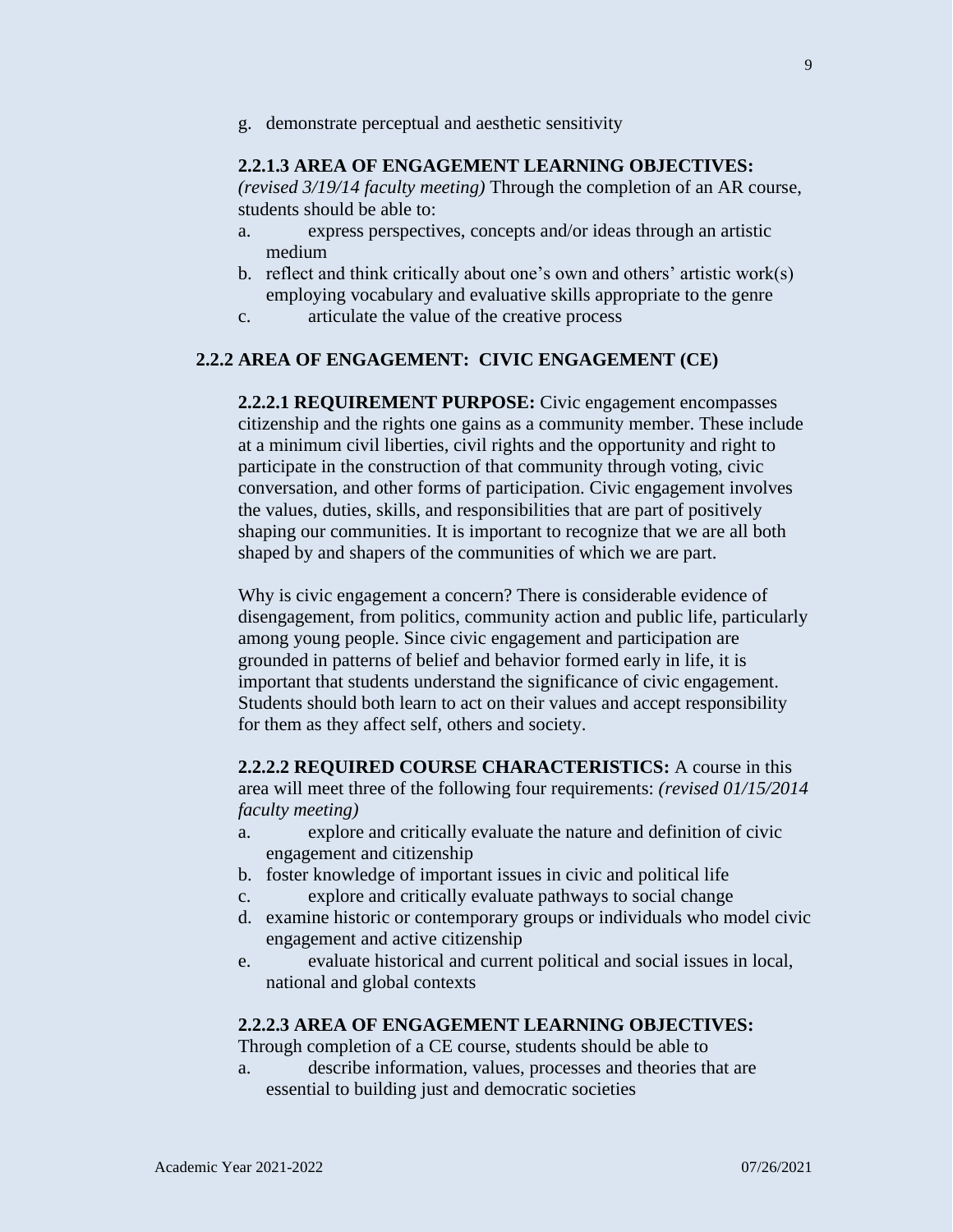- b. apply the perspective of an academic discipline to civic initiatives
- c. articulate the importance of their role in civic engagement

# **2.2.3 AREA OF ENGAGEMENT: DIVERSITY AND POWER IN THE U.S. (DP)**

**2.2.3.1 REQUIREMENT PURPOSE:** The Diversity and Power in the U.S. requirement prepares students to be engaged citizens by exploring enduring questions about ourselves, civilization, and the world via developing the knowledge, dispositions, and skills necessary to shape and create diverse and just communities in the U.S.

The diversity that exists in societies is often characterized by a power differential. By taking up the perspective of groups that have been systematically denied power to shape social institutions, students investigate both the conflicts arising from these power differentials and the cultural contributions of those who are isolated by social inequities.

This requirement is designed to engage students in recognizing and analyzing the perspective of a less powerful (often minority) group and understanding the differences of experience this power differential engenders. In addition these courses encourage students to understand and empathize with the perspectives and experiences of another group.

#### **2.2.3.2 REQUIRED COURSE CHARACTERISTICS:** *(revised*

*01/15/2014 faculty meeting)* A course in this area will:

- a. provide students with opportunities to recognize power differentials between two or more groups within one or more communities in the U.S.
- b. help students understand the subjective experience of a less powerful (often minority) group in the U.S. and thus gain the ability to recognize the perspective of members of that group

## **2.2.3.3 AREA OF ENGAGEMENT LEARNING OBJECTIVES**:

*(revised 01/15/2014 faculty meeting)* (Through completion of a DP course, students should be able to:

- a. describe the perspectives and experiences of a less powerful (often minority) group in the U.S.
- b. evaluate the social inequities resulting from power differentials via the perspectives of both the advantaged and the disadvantaged groups.
- c. describe the power differentials between two or more groups within one or more communities in the U.S

## **2.2.4 AREA OF ENGAGEMENT: ETHICS AND VALUE INQUIRY (EV)**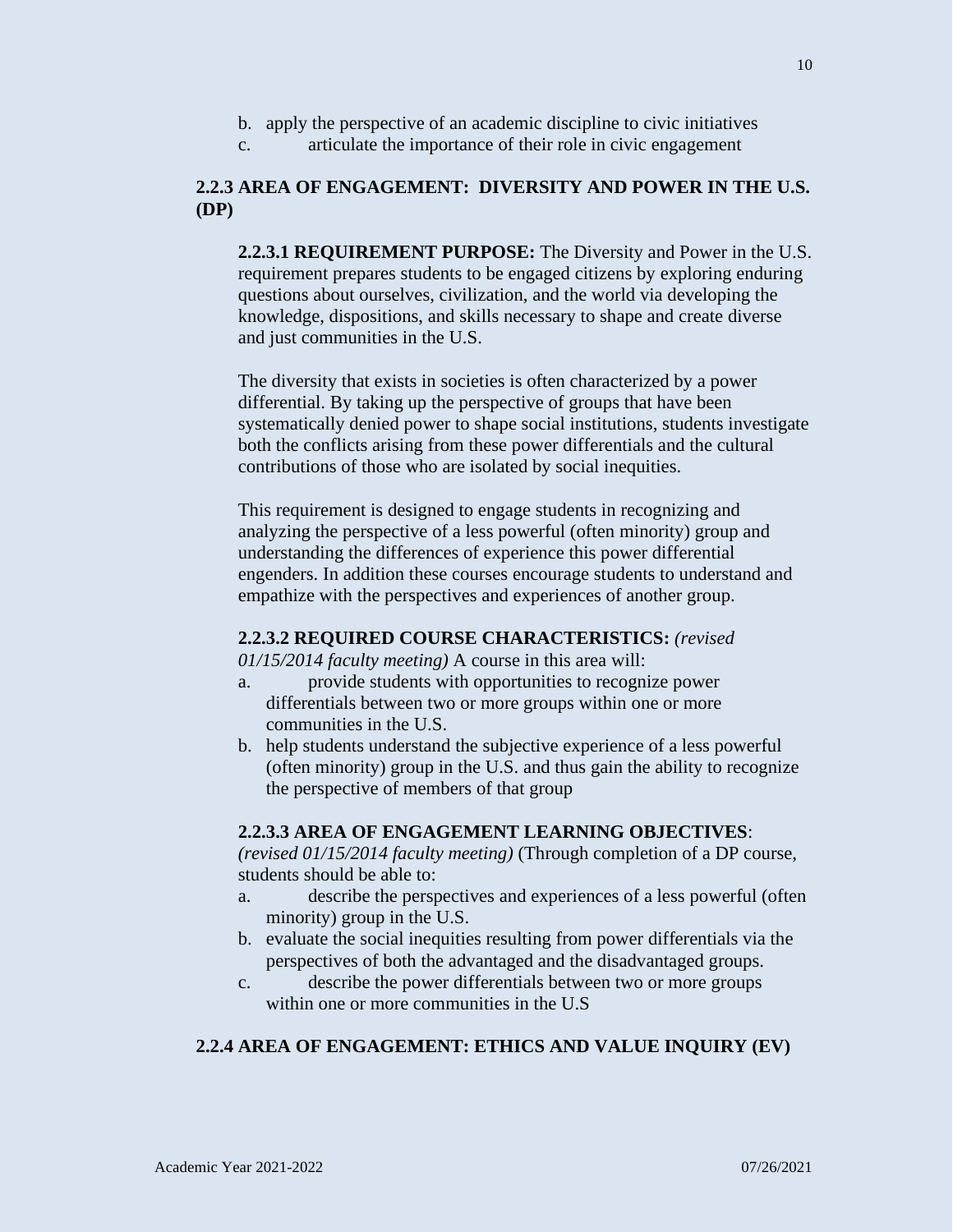**2.2.4.1 REQUIREMENT PURPOSE:** Engaged citizens think critically about the sources and meanings of their commitments to personal integrity, moral responsibility, and social justice. Engagement is typically seen as an activity; one is engaged when one is doing something within her or his community, society, nation, or world. What constitutes the right kinds of actions and engagement? If being engaged requires participation, must one's participation be to further causes of personal integrity and social justice, or can one participate in the system by supporting causes and actions that only support his or her personal views or objectives? All of these questions are fundamentally questions about moral values and actions and how they relate to our responsibilities to ourselves and others. This means that being an engaged citizen, in part, requires an understanding of ethics and value systems. The purpose of the courses that fulfill the ethics and value inquiry requirement is to provide students with this understanding.

#### **2.2.4.2 REQUIRED COURSE CHARACTERISTICS***: (revised*

*01/15/2014 faculty meeting)* A course in this area will

- a. have ethics and value inquiry as the primary focus
- b. provide students with the opportunity to explore and reflect on a variety of perspectives about values

#### **2.2.4.3 AREA OF ENGAGEMENT LEARNING OBJECTIVES:**

*(revised 01/15/2014 faculty meeting)* Through completion of an EV course, students should be able to:

- a. make judgments about values and actions by critical evaluation from a variety of normative perspectives
- b. identify and critically evaluate multiple approaches to ethical, moral or values questions
- c. articulate and justify values and actions in light of normative theories, logical principles, foundational texts, or traditions
- d. articulate and critically assess how various normative perspectives are relevant in contemporary society

#### **2.2.5 AREA OF ENGAGEMENT: GLOBAL PERSPECTIVES (GP)**

**2.2.5.1 REQUIREMENT PURPOSE:** Global Perspectives courses engage students in an exploration of societies outside of the United States. While some courses may deal with a specific problem (e.g., global warming, genocide, human rights), others focus on larger trends over the course of time (e.g., art, religion, politics, history, economics, literature). By acquainting students with the diversity of thoughts, beliefs and values of a society (or societies) external to their own, these courses encourage a greater appreciation of and sensitivity to global diversity. Students will gain the knowledge and ability to operate within that diverse world in a manner that promotes engaged citizenship.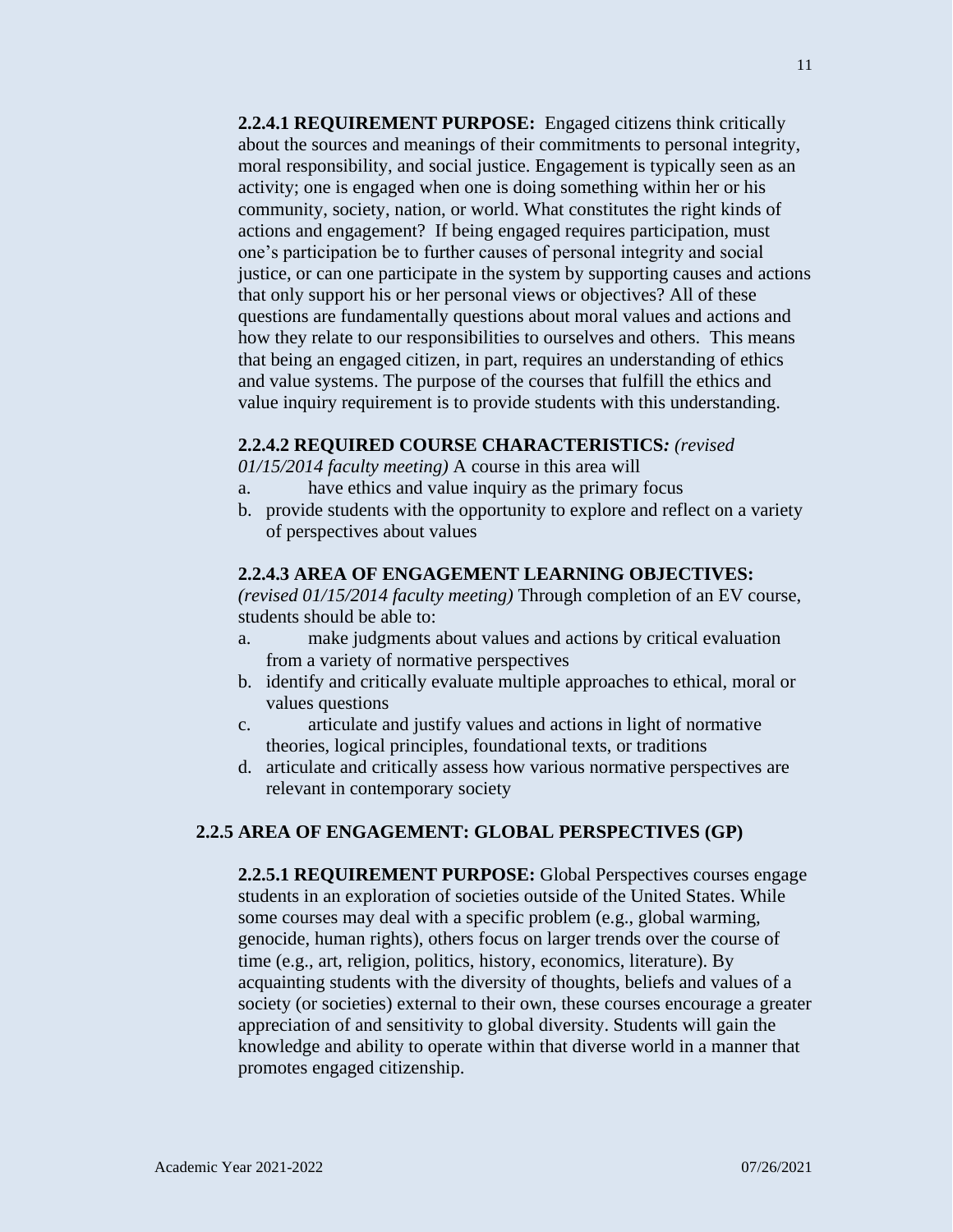### **2.2.5.2 REQUIRED COURSE CHARACTERISTICS:** *(revised*

*01/15/2014 faculty meeting)* A course in this area will:

- a. investigate the origins and development of the culture and organization of the society
- b. challenge student views and perceptions about cultures and societies different from their own
- c. help students demonstrate sensitivity to cultural similarities and differences
- d. have students assess their roles in the global community

# **2.2.5.3 AREA OF ENGAGEMENT LEARNING OBJECTIVES***:*

*(revised 01/15/2014 faculty meeting)* Through completion of a GP course, students should be able to:

- a. analyze societal values through cultural practices, products and perspectives
- b. identify the challenges and achievements of the culture(s) and society(ies) under study
- c. analyze the values of the culture(s) as reflected in the decisions the society(ies) makes

## **2.2.6 AREA OF ENGAGEMENT: HISTORICAL PERSPECTIVES IN WESTERN CULTURE (HP)**

**2.2.6.1 REQUIREMENT PURPOSE:** Culture determines our assumptions, defines our options, and governs how we judge and perceive the modern world. Western culture emerged over time through a range of intellectual, philosophical, religious, and historical currents. A study of the development of Western culture and its past is critical to understand, appreciate or critique it. Such awareness provides context for the current structures of Western society and assists students in making informed decisions as engaged citizens.

## **2.2.6.2 REQUIRED COURSE CHARACTERISTICS:** *(revised*

*01/15/2014 faculty meeting)* A course in this area will:

- a. examine the influence of economic, social, intellectual, political, artistic and/or religious movements of Western culture
- b. interpret, discuss, and critique influential texts or ideas of the West and have the students evaluate and interpret primary sources
- c. analyze historical scholarly perspectives in terms of their evidence and arguments

#### **2.2.6.3 AREA OF ENGAGEMENT LEARNING OBJECTIVES:**

*(revised 01/15/2014 faculty meeting)* Through completion of an HP course, students should be able to:

a. describe the distinctive perspectives of people who lived in the time periods or settings studied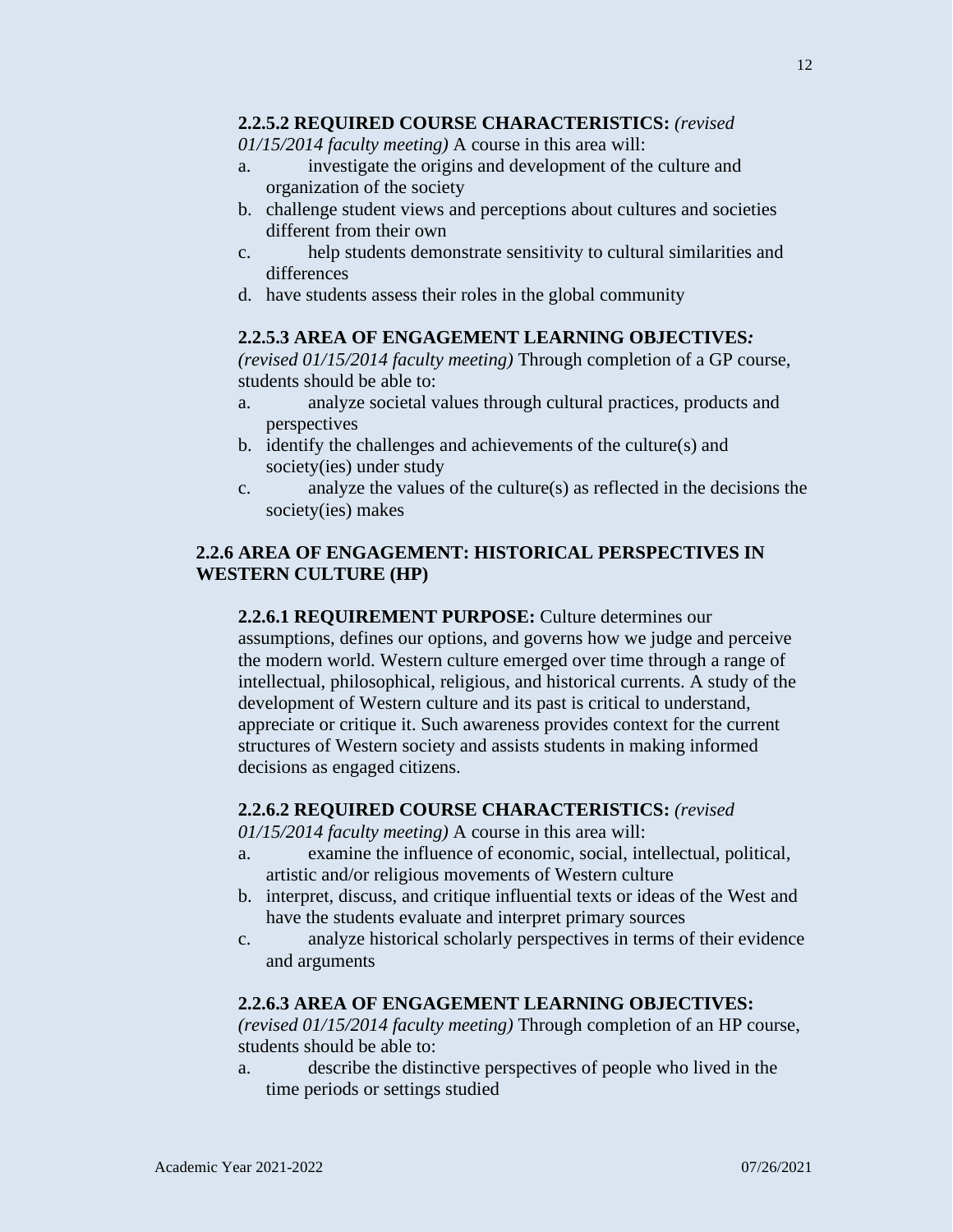- b. analyze the relationship between the past and the present by considering the influence of the past on subsequent events, issues, and ideas
- c. relate the subjects under consideration to the broader historical and cultural contexts in which they occurred
- d. evaluate and interpret primary sources

## **2.2.7 AREA OF ENGAGEMENT: SCIENTIFIC REASONING (SR)**

**2.2.7.1 REQUIREMENT PURPOSE:** Scientific reasoning—in the natural, behavioral, and social sciences—includes the ability to solve problems through the analysis of quantitative empirical data. These methods help students understand how technology and science may affect their lives in areas such as the environment, medicine, human behavior, and scientific ethics. Scientific reasoning courses will provide experiences working with the methods of science including hypothesis formation and testing, systematic observation, and analysis of quantitative data. Students will be able to use the skills they learn about scientific problem solving and data analysis in making personal decisions about technology and science that will help them to be well-engaged global citizens.

### **2.2.7.2 REQUIRED COURSE CHARACTERISTICS**: A course in this area will:

- a. use scientific problem solving in context throughout the course
- b. have at least one inquiry-based experience for the students through which they address some scientific issue by
	- i. stating a hypothesis
	- ii. designing an empirical study
	- iii. interpreting quantitative data
	- iv. drawing a conclusion about the data
	- v. communicating the results

# **2.2.7.3 AREA OF ENGAGEMENT LEARNING OBJECTIVES***:*

*(revised 01/15/2014 faculty meeting)* Through completion of an SR course, students should be able to:

- a. investigate and draw conclusions about scientific questions from data and using appropriate empirical methods
- b. formulate and communicate questions using the scientific method
- c. evaluate scientific information from popular and/or peer-reviewed sources
- d. analyze ethical issues related to scientific inquiry

# **2.3 EMBEDDED SKILLS**

## **2.3.1 EMBEDDED SKILL: COLLABORATIVE LEADERSHIP (CL)**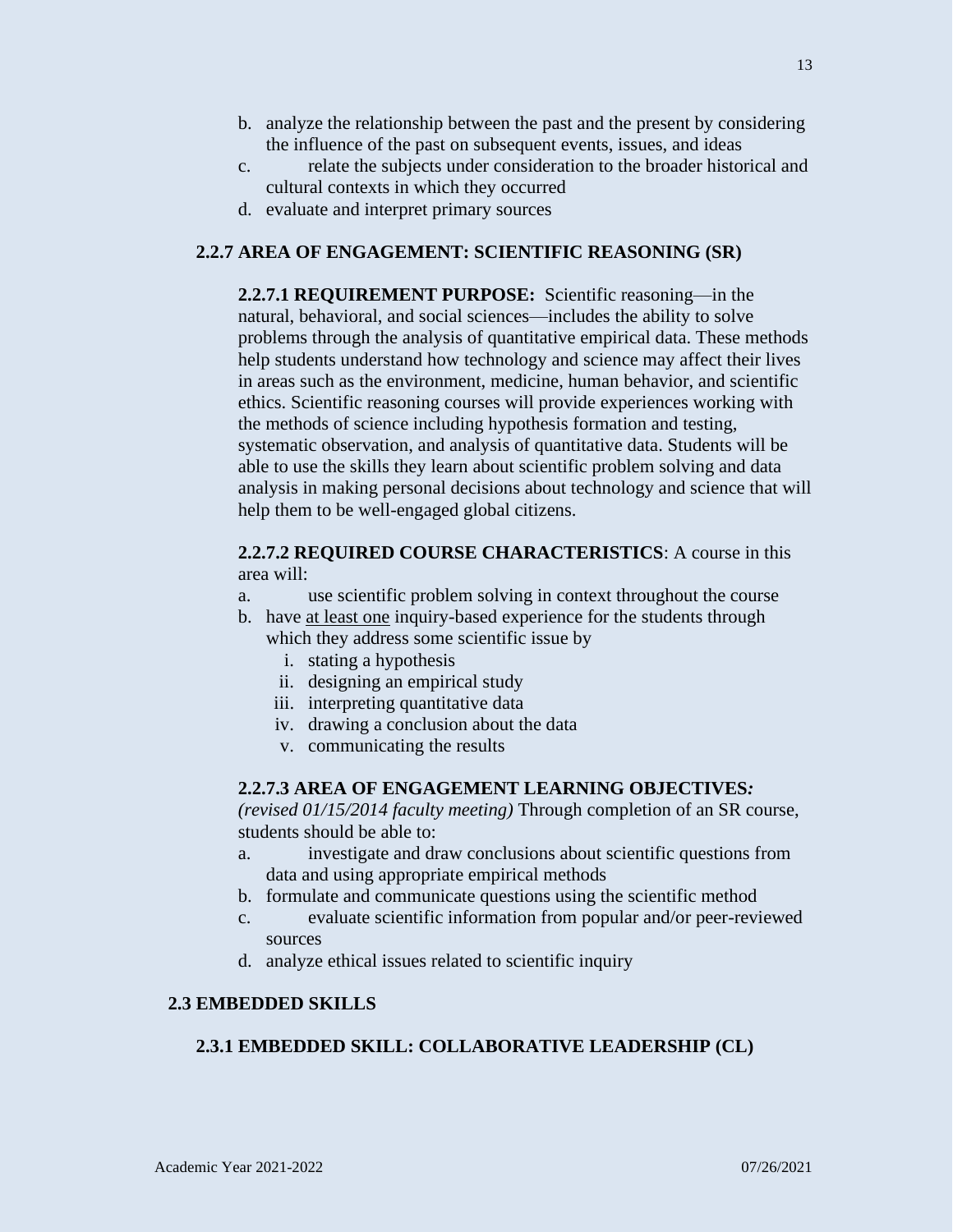**2.3.1.1 REQUIREMENT:** A student will be required to havetwo CL courses.

**2.3.1.2 REQUIREMENT PURPOSE:** Collaborative leadership is a process in which individuals work effectively in groups to bring positive change to classrooms, institutions, or communities. Traditionally, leadership has been defined as positional and related to individual action, but collaborative leadership is a relational process and a shared responsibility. Collaborative leadership experiences will increase students' confidence in working in groups for a shared goal and help students develop skills and dispositions like team building, delegation, conflict resolution, and effective communication. Developing each student's collaborative leadership skills will enable our graduates to make positive contributions in both the workplace and their communities. In a world where problems are complex and interdependent, and where teamwork is often required to unite diverse groups behind a shared goal, collaborative leadership is a key to engaged citizenship.

#### **2.3.1.3 REQUIRED COURSE CHARACTERISTICS***: (revised*

*01/15/2014 faculty meeting)* A course in this area will:

- a. provide explicit instruction in collaborative leadership skills and dispositions
- b. ask students to work collaboratively to create a joint product, achieve a shared goal, or promote positive change in their classrooms, institutions, or communities
- c. provide opportunities for students to reflect on growth in collaborative leadership skills and dispositions
- d. provide ongoing individual or group feedback designed to help students improve in the collaborative leadership process

#### **2.3.1.4 EMBEDDED SKILL LEARNING OBJECTIVES:** *(revised*

*01/15/2014 faculty meeting)* Through completion of a CL course, students should be able to:

- a. articulate the skills and dispositions necessary to achieve a shared goal (e.g., delegation, decision making, conflict resolution, ethics, effective communication)
- b. demonstrate the skills and dispositions necessary for effective collaboration
- c. explain how their strengths and weaknesses in collaboration affect the outcome of a collaborative leadership process

## **2.3.2 EMBEDDED SKILL: CRITICAL THINKING (CT)**

**2.3.2.1 REQUIREMENT:** A student will be required to have two CT courses.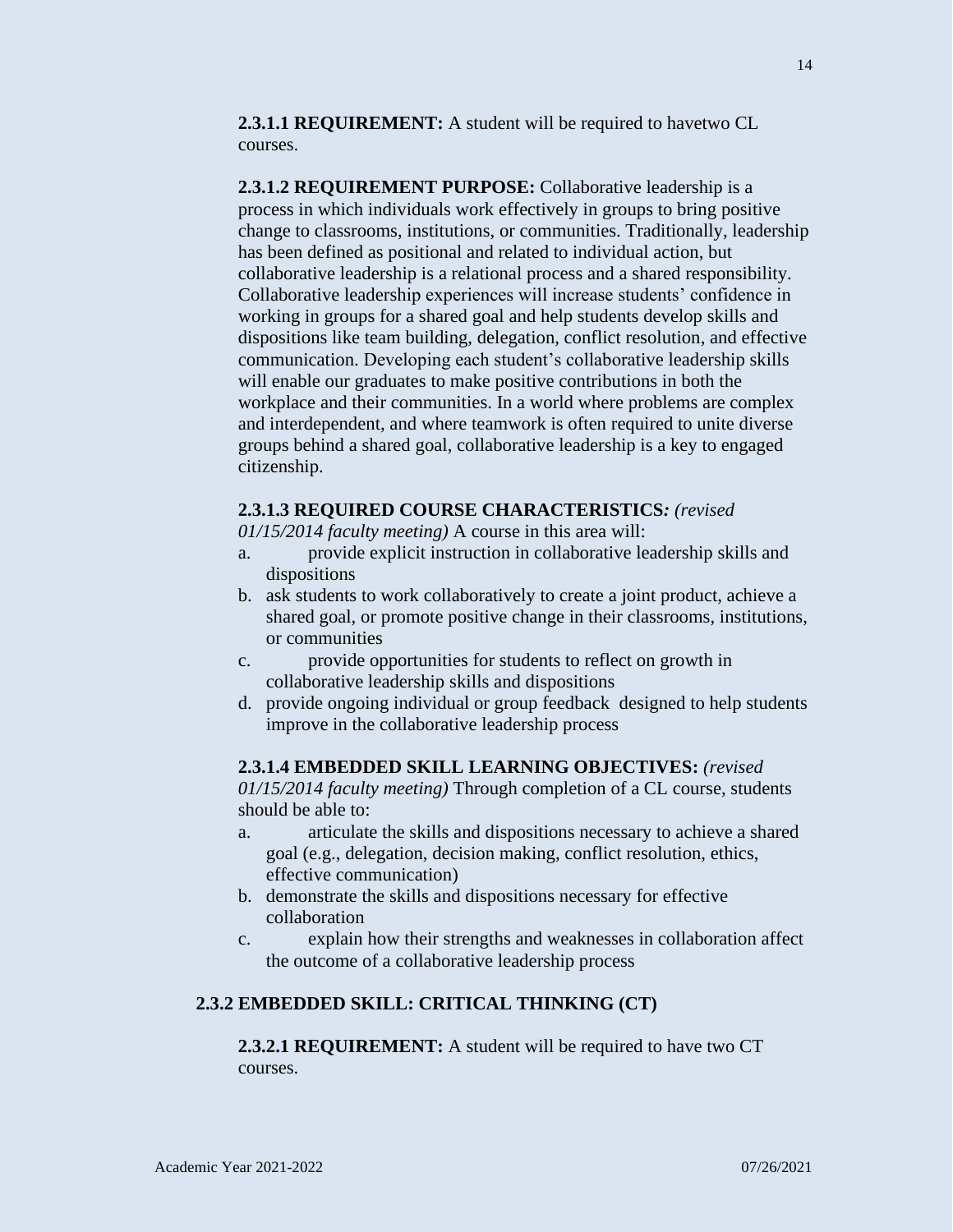**2.3.2.2 REQUIREMENT PURPOSE**: Critical thinking is the lifelong intellectually disciplined process of actively and skillfully conceptualizing, applying, analyzing, synthesizing, and/or evaluating information that is used to guide beliefs and actions. By becoming a critical thinker, one is able to make sound arguments based on adequate evidence and so is able to rationally examine and assess one's own arguments and those of others. A critical thinker applies these skills throughout his or her life in personal, professional, academic, and civic endeavors.

Critical thinkers in the liberal arts tradition are engaged citizens. An engaged citizen takes intellectual responsibility to be an informed and active participant in the life of the community.

## **2.3.2.3 REQUIRED COURSE CHARACTERISTICS:** *(revised*

*01/15/2014 faculty meeting)* A course in this area will:

- a. offer explicit instruction on forming and evaluating arguments
- b. offer explicit instruction and practice in interpretation, logical inference, and decision making
- c. offer opportunities for students to listen to and carefully consider the arguments of others and investigate alternate conclusions
- d. provide feedback that is designed to help students evaluate and improve critical thinking skills

#### **2.3.2.4 EMBEDDED SKILL LEARNING OBJECTIVES:** *(revised*

*01/15/2014 faculty meeting)* Through completion of a CT course, students should be able to:

- a. draw conclusions by analyzing information critically
- b. generate and articulate an argument supported by appropriate evidence
- c. evaluate arguments for validity, bias, unchecked assumptions and/or other appropriate criteria
- d. describe the effect of one's experiences on the development of critical thinking skills

## **2.3.3 EMBEDDED SKILL: INFORMATION LITERACY (IL)**

**2.3.3.1 REQUIREMENT**: A student will be required to have two IL courses.

**2.3.3.2 REQUIREMENT PURPOSE:** An information literate person is able to ask appropriate questions related to an information need and discover explanations and specific answers to those questions based on evidence. The goal of information literacy is knowledge, the basis for good decision making. Through the ability to make informed decisions, information literacy becomes a means by which individuals can develop into engaged citizens and contributing members of a community. Information literacy, as a methodology and a set of skills, allows and inspires individuals to be life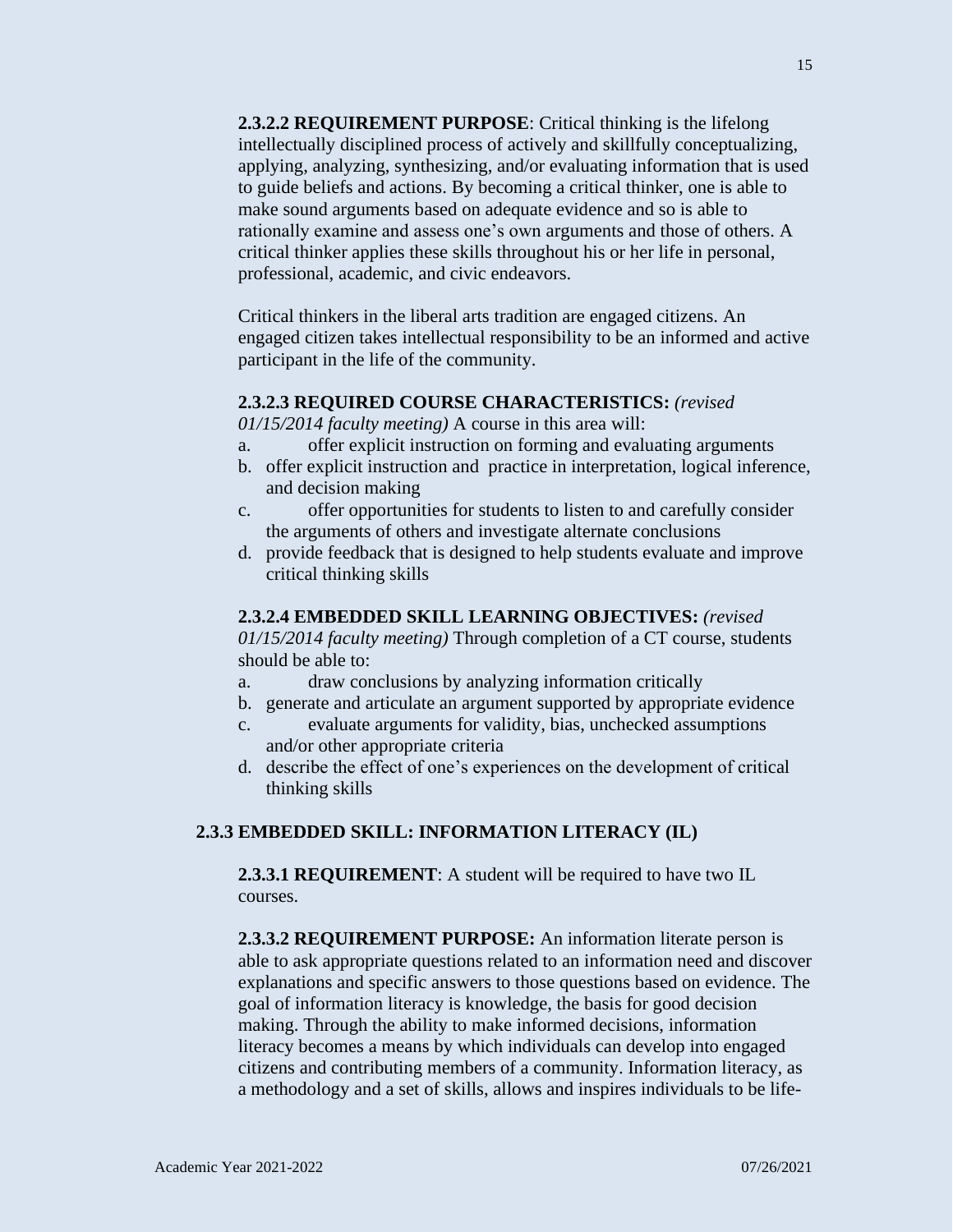long learners. Information literacy is common to all academic disciplines; therefore, individual skills and concepts change when applied to specific fields of study and inquiry.

#### **2.3.3.3 REQUIRED COURSE CHARACTERISTICS:** *(revised*

*01/15/2014 faculty meeting)* A course in this area will

- a. offer explicit instruction in the use of information literacy skills including
	- choose and refine a research topic
	- identify key concepts and terms related to the topic
	- help students develop an awareness that information exists in various formats
- b. be developed in consultation with a research librarian for first time instructors of the course
- c. require students to utilize information literacy skills in completing assignments
- d. provide feedback that is designed to help students evaluate and improve information literacy skills

### **2.3.3.4 EMBEDDED SKILL LEARNING OBJECTIVES:** *(revised*

*01/15/2014 faculty meeting)* Through completion of an IL course, students should be able to:

- a. execute a research strategy by identifying search terms and locating relevant information in a variety of resources
- b. develop a research strategy by asking relevant questions and refining a research topic
- c. evaluate information found through a research strategy for suitability
- d. use information responsibly by following copyright laws and guidelines for referencing and

#### **2.3.4 EMBEDDED SKILL: INTERCULTURAL COMMUNICATION (IC)**

**2.3.4.1 REQUIREMENT:** A student will be required to have one IC course.

**2.3.4.2 REQUIREMENT PURPOSE:** Engaged citizenship on a global level includes communicating with others across cultural and linguistic lines. Courses in this category are designed to put students in direct contact with speakers of languages other than their own. Cultural information and experiences will be shared through the medium of a nonnative language.

Intercultural Communication courses are not focused on achieving language competency, but rather on learning through experience. In these courses it is the experience of communicating with people using a nonnative language that brings expanded cultural and linguistic understanding. Since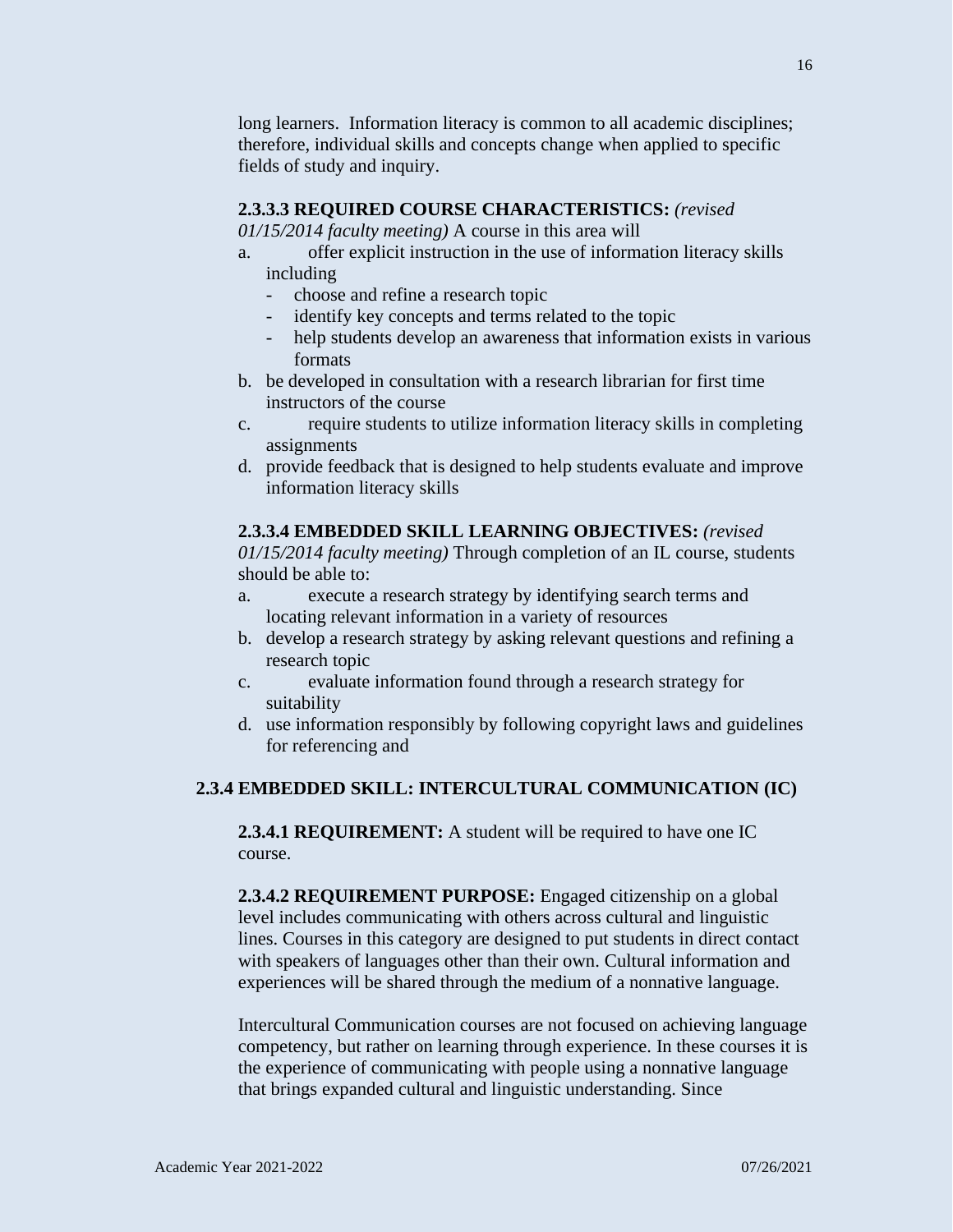intercultural communication is a daily reality for much of the earth's population, this requirement allows students to understand the world through the eyes and words of others. Students will analyze and reflect on the value of using multiple linguistic resources to access other cultural views. As a result, students will gain new perspectives on their own culture.

### **2.3.4.3 REQUIRED COURSE CHARACTERISTICS***: (revised*

*01/15/2014 faculty meeting)* A course in this area will

- a. provide explicit instruction and feedback on the development of communication skills in a nonnative language
- b. involve direct interaction with native speakers of that language
- c. use the nonnative language as a means of accessing and understanding another culture and how it relates to one's own
- d. examine the practices (e.g., patterns of social interactions), products (e.g., music, laws, books, food) and perspectives (e.g., attitudes, values, ideas) of the cultures under discussion
- e. provide feedback that is designed to help students evaluate and improve intercultural communication skills

### **2.3.4.4 EMBEDDED SKILL LEARNING OBJECTIVES***: (revised*

*01/15/2014 faculty meeting)* Through completion of an IC course, students should be able to

- a. identify distinctive cultural practices, products and perspectives of the cultures under discussion
- b. improve their ability to communicate in a nonnative language about topics of cultural interest
- c. evaluate their ability to and the importance of being able to communicate with speakers of another language

#### **2.3.5 EMBEDDED SKILL: ORAL COMMUNICATIONS (OC)**

**2.3.5.1 REQUIREMENT:** A student will be required to have two OC courses.

**2.3.5.2 REQUIREMENT PURPOSE:** In order to be a well-engaged global citizen, individuals must be able to express ideas effectively to others. Oral communication skills help the communicator redefine and shape his or her values and facilitate change in others. Specifically, oral communication skills are a set of abilities enabling individuals to become confident and competent speakers by the time of their graduation. These skills develop over time through a carefully planned process. OC courses will engage students in both formal and informal uses of communication. OC courses will equip students to comprehend, critique, and analyze information in order to be able to effectively and efficiently communicate their ideas to others.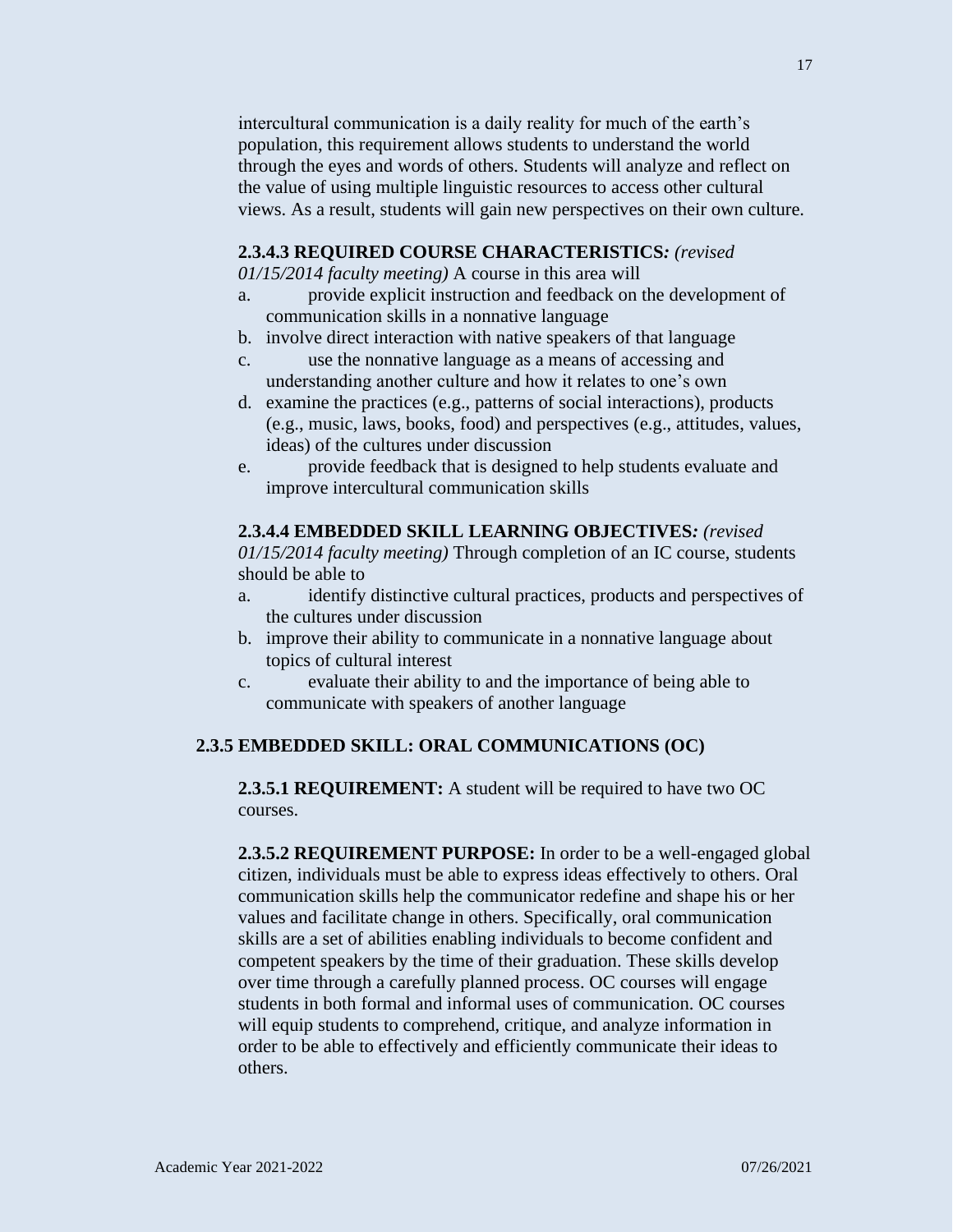In an OC course, students can expect to receive, process, and disseminate information; learn to appropriately cite evidence to support their claims; and demonstrate critical thinking skills used to examine, analyze, critique, and convey thoughts, ideas, and opinions. Students will learn the basic principles for organizing ideas appropriately in order to express them through oral communication.

### **2.3.5.3 REQUIRED COURSE CHARACTERISTICS***:* A course in this area will:

- a. offer explicit instruction in both the process and the product of oral communication and listening skills
- b. include several opportunities for students to develop oral communication skills in both formal and informal situations
	- i. Formal oral communication will have the following characteristics: a major project that entails a significant amount of out of class preparation, such as a research presentation, accompanied by appropriate activities used to develop necessary skills systematically; or a set of smaller projects that accomplish the same goals
	- ii. Informal oral communication will have the following characteristics: numerous shorter activities that may include class discussions, research updates, etc. consisting of activities that emphasize the appropriate oral communication skill
- c. provide feedback that is designed to help students evaluate and improve oral communication skills

## **2.3.5.4 EMBEDDED SKILL LEARNING OBJECTIVES:** *(revised*

*01/15/2014 faculty meeting)* Through completion of an OC course, students should be able to:

- a. communicate orally in response to a prompt
- b. evaluate arguments given through oral communication
- c. provide credible evidence to support claims and arguments in oral communication
- d. organize information logically in oral communication
- e. incorporate elements to engage the audience in oral communication

# **2.3.6 EMBEDDED SKILL: QUANTITATIVE REASONING (QR)**

**2.3.6.1 REQUIREMENT:** A student will be required to have two QR courses.

**2.3.6.2 REQUIREMENT PURPOSE:** Quantitative reasoning is the application of quantitative concepts and skills to solve real-world problems for the purpose of making decisions. To effectively use quantitative reasoning requires understanding how to interpret, evaluate, and use various types of quantitative information in order to support a position or argument.

18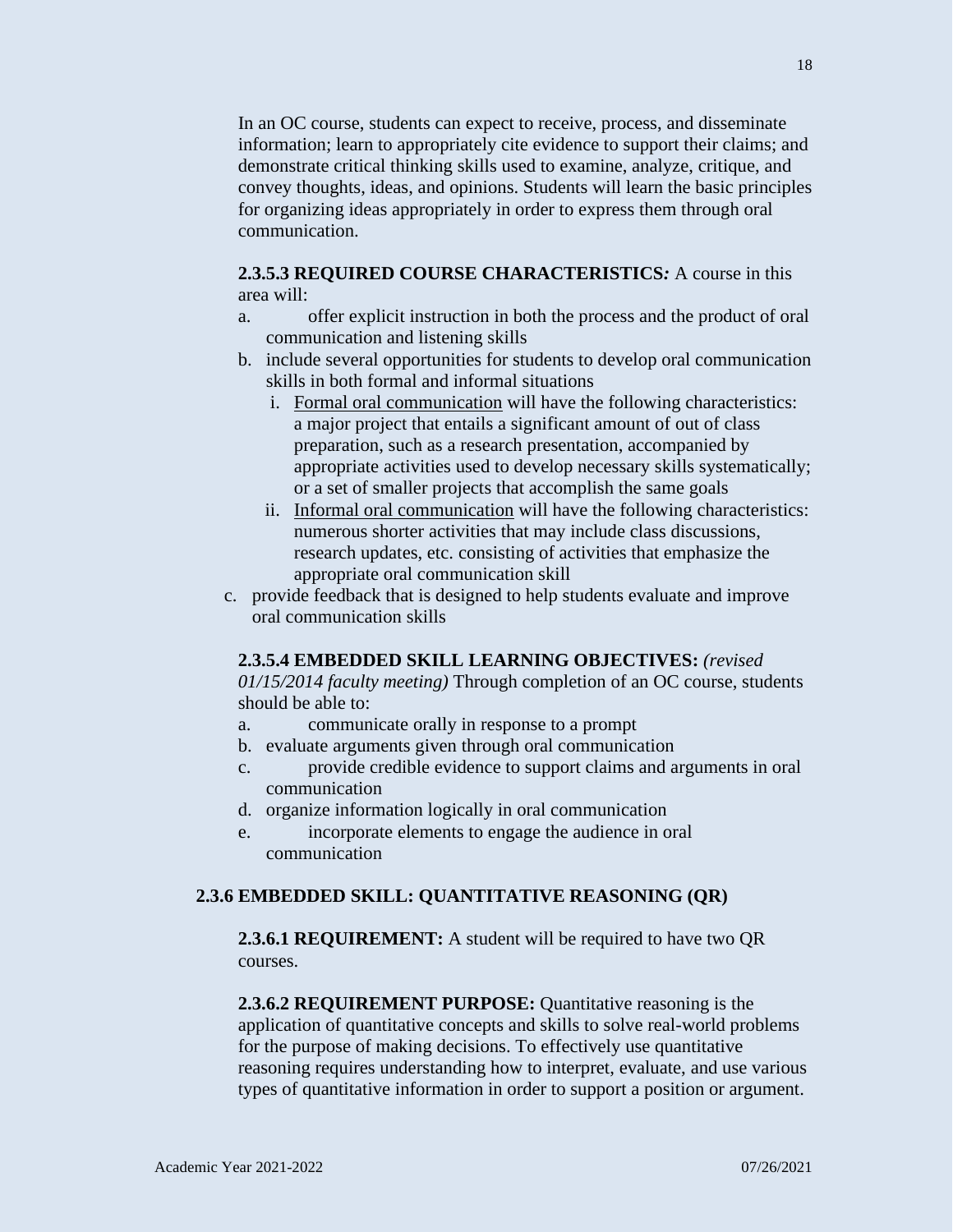It includes the ability to express quantitative information visually, symbolically, numerically and verbally (including written or oral communication).

In order to perform effectively as professionals and citizens, students must become competent in reading and using quantitative data, in understanding quantitative evidence and in applying quantitative skills to the solution of real-life problems such as choosing the financing for a new home, how to live a sustainable lifestyle, and whether to vote for or against a specific tax. The purpose of embedding the Quantitative Reasoning skills in application courses is to provide our students with quantitative problem-solving experiences at the college level within the context of the content of other college courses. The goal is to instill long-term patterns of interaction and engagement with quantitative problem solving.

### **2.3.6.3 REQUIRED COURSE CHARACTERISTICS***: (revised*

*01/15/2014 faculty meeting)* A course in this area will:

- a. offer explicit instruction in the use of quantitative reasoning skills
- b. include several opportunities to practice quantitative reasoning skills
- c. provide feedback that is designed to help students evaluate and improve quantitative reasoning skills

**2.3.6.4 EMBEDDED SKILL LEARNING OBJECTIVES**: *(revised 01/15/2014 faculty meeting)* Through completion of a QR course, students should be able to:

- a. draw inferences, solve problems and make decisions using quantitative methods
- b. communicate solutions to quantitative questions in oral or written communication that incorporates symbolic, numeric or graphical representations
- c. analyze solutions to quantitative questions for accuracy, precision, suitability and/or other appropriate criteria
- d. describe the value, limitations and/or implications of quantitative decision making

#### **2.3.7 EMBEDDED SKILL: WRITTEN COMMUNICATION (WC)**

**2.3.7.1 REQUIREMENT:** A student will be required to have four WC courses.

- a. one WC course will be the Simpson Colloquium
- b. at least one WC course will be in the student's major area of study
- c. two of the three post-Simpson Colloquium WC courses must be above the 100-level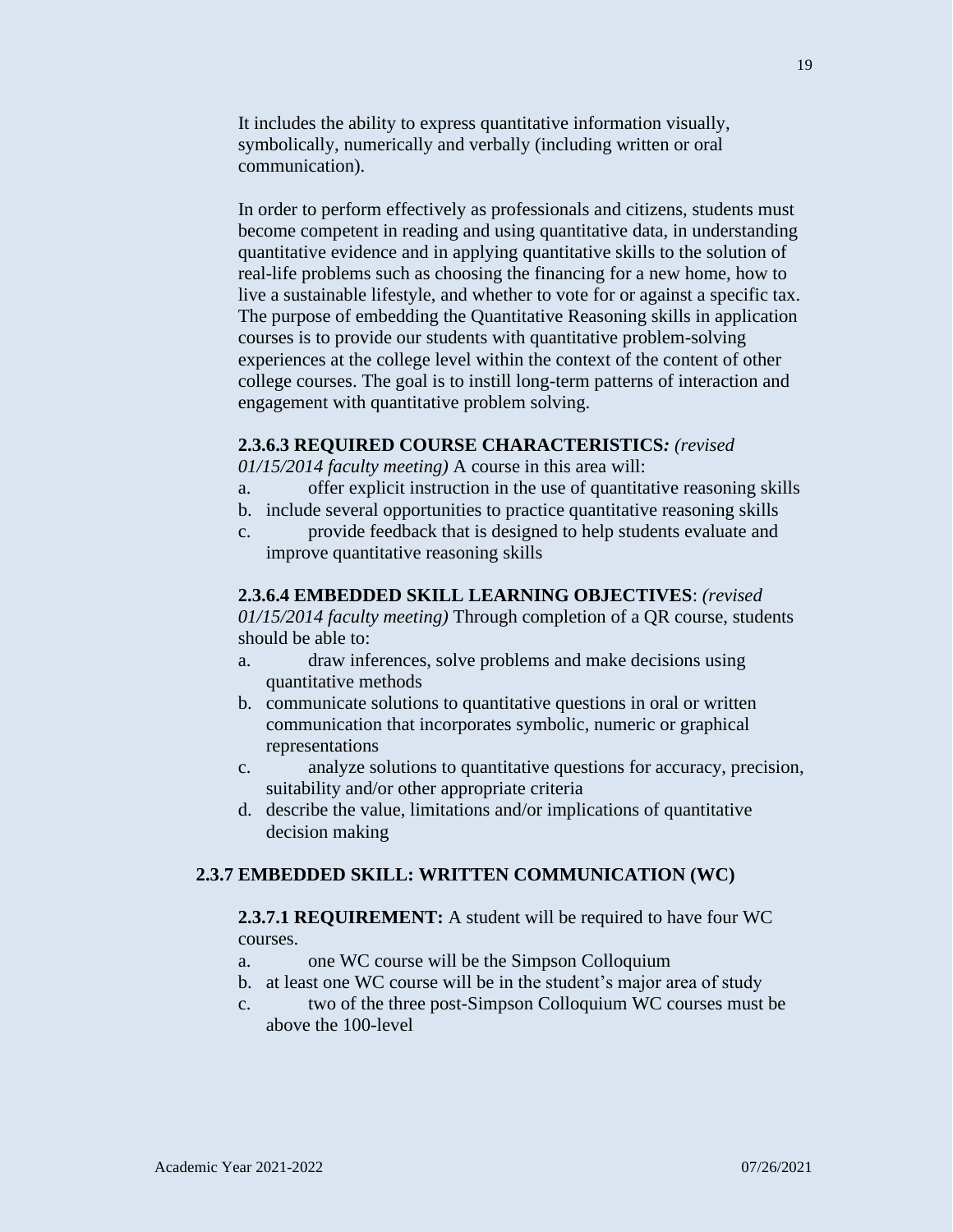**2.3.7.2 REQUIREMENT PURPOSE:** Written communication is the ability to communicate successfully via handwritten, printed, or electronic text.

Writing is an essential skill that students need in order to comprehend, analyze, and synthesize a variety of texts in a variety of disciplines. In college, students will learn to write in multiple contexts: in the Simpson Colloquiums, in general education courses, in courses for their majors, and in elective courses. Effective writing is also a skill they will find indispensable in their professional lives beyond the undergraduate academic setting.

Engaged citizens rely on strong writing skills, whether they are exploring and developing their own ideas, responding fairly and responsibly to the ideas and perspectives of others, or crafting the polished, compelling and persuasive expression so often necessary to shaping and creating a diverse and just community.

#### **2.3.7.3 REQUIRED COURSE CHARACTERISTICS**: *(revised*

*01/15/2014 faculty meeting)* A course in this area will:

- a. offer explicit instruction in writing
- b. require each student to submit at least 3,000 words of graded individual writing demonstrating the learning objectives of this embedded skill
- c. provide students with substantive feedback on the 3,000-word minimum of graded writing assigned.
- d. give students opportunity to revise the work in accordance with instructor feedback.
- e. normally have no more than 18 students enrolled per section

# **2.3.7.4 EMBEDDED SKILL LEARNING OBJECTIVES**: Through

completion of a WC course, students should be able to

- a. articulate an idea and formulate a thesis as appropriate to the discipline
- b. identify and correct errors in grammar and/or style in written communication
- c. provide credible evidence to support claims and arguments in written communication
- d. organize thoughts in a logical fashion in written communication
- e. incorporate elements of written communication that address the needs of a specific audience in written communication

## **2.4 CAPSTONE IN THE MAJOR (CM)**

**2.4.1 REQUIREMENT PURPOSE:** To prepare students to be engaged citizens who are able to apply their learning in a specific disciplines to the larger community through work and/or service, each major will require a capstone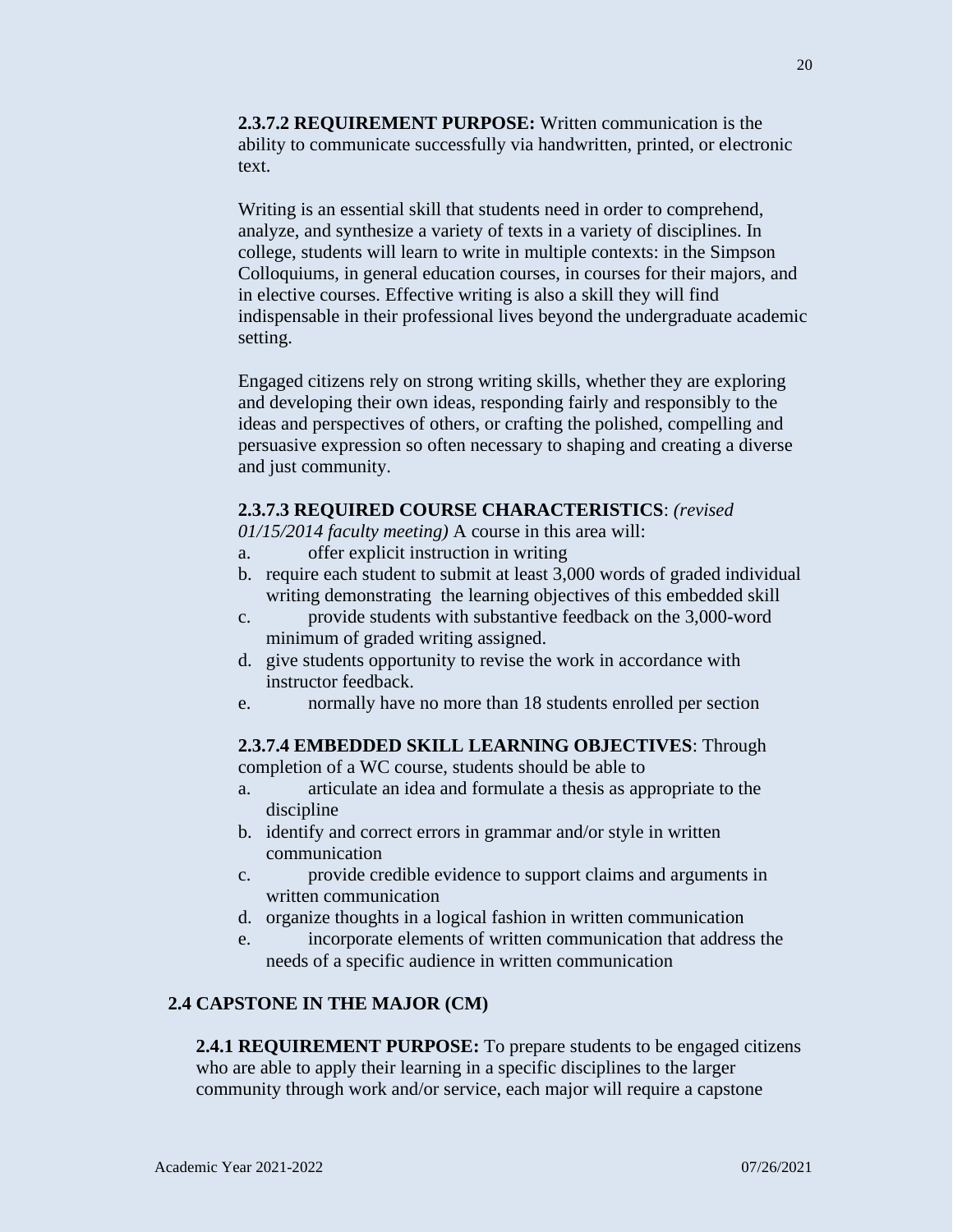experience (or in the case of interdisciplinary capstones, in conjunction with other departments) that allows students to demonstrate their abilities as apprentice practitioners in their chosen fields of study.

Since the capstone experience may vary widely by major, the specific learning objectives for the experience will be determined by faculty in the discipline in which the student is majoring. As engaged citizens, students will share their work with an audience appropriate to the project as determined by the faculty of that department. Senior research projects, senior seminars and senior exhibitions or performances are examples of possible capstone experiences.

# **2.4.2 REQUIRED EXPERIENCE CHARACTERISTICS:** A capstone

experience in the major will

- a. engage students in advanced disciplinary or interdisciplinary work to synthesize and culminate the students' learning
- b. require students to produce a final paper, report, creative work, portfolio, exhibition, performance, or other document or presentation appropriate for the discipline
- c. require students to share their work with an audience as determined by the department.
- d. Examples of potential presentations include but are not limited to
	- i. presentations to a class, department, division or college wide audience
	- ii. senior recitals, art exhibitions, or theatrical performances
	- iii. student teaching

## **2.4.3 CAPSTONE IN THE MAJOR LEARNING OBJECTIVES:** Through

the completion of a capstone experience in the major, students should be able to demonstrate that they have acquired the knowledge and skills associated with apprentice practitioners in their chosen fields of study by presenting their work to an audience chosen by the department.

# **3. ADDING OR REMOVING DESIGNATIONS** *(added 03/15/2017 faculty meeting)*

#### **3.1.1 ADDITION OF DESIGNATIONS TO COURSES**

The faculty acknowledges that designations belong to the course and courses belong to the department because of this all designation applications must come from the department Chair. To apply for a designation, the department chair will complete the appropriate form and submit it to the Director of General Education the term prior to the beginning of the course. Designations will not normally be added while the course is in process given the commitment and need for purposeful instruction related to the student learning outcomes of the designation(s).

## **3.1.2 REMOVAL OF DESIGNATIONS TO COURSES**

The faculty acknowledges that no designation in the Engaged Citizenship Curriculum is permanent in nature. Departments may remove designations from